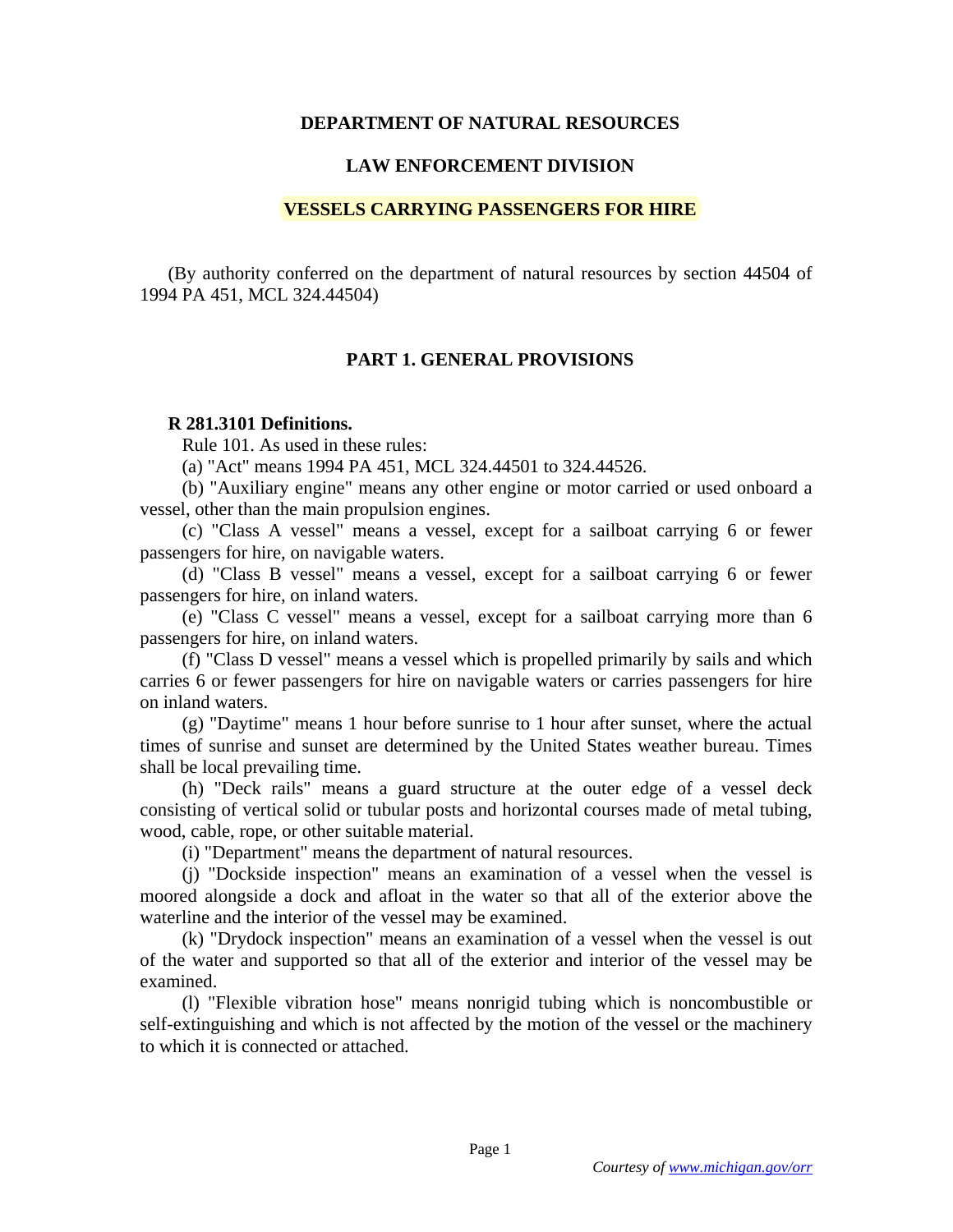(m) "General maintenance" means drydocking or hauling out of a vessel for painting or cleaning the hull and rudder, or the changing of a propeller, propeller shaft, and associated bearings.

 (n) "Good marine practice and standards" means those methods and ways of maintaining, operating, equipping, repairing, and restructuring vessels as determined by the marine inspector. The marine inspector shall use commonly accepted standards, including 46 C.F.R. SS1.01 to 552.5, the standards of the American boat and yacht council, and the standards of the boating industry association as sources of reference in making such determinations.

(o) "Inland waters" means all waters of the state, except navigable waters.

 (p) "Marine inspector" means a department marine safety officer, conservation officer, or other person employed by the department and trained in vessel inspection and operator testing procedures.

 (q) "Navigable waters" means those waters of the state over which the state of Michigan and the United States coast guard exercise joint jurisdiction, including the Great Lakes and waters connected thereto, to the upstream limit of navigation as determined by the United States department of the army, corps of engineers.

 (r) "Nighttime" means 1 hour after sunset to 1 hour before sunrise where actual times of sunrise and sunset are determined by the United States weather bureau. Time shall be local prevailing time.

 (s) "Open boat" means a vessel, either with or without engines or motors, which has its engine, fuel tank compartments, and other spaces, except weather enclosures, open to the atmosphere and arranged to prevent or preclude the entrapment of explosive or flammable gases and vapors within the vessel.

 (t) "Owner" means a person who claims lawful possession of a vessel by virtue of legal title or equitable interest therein which entitles him or her to possession. "Owner" also means a person acting on the behalf of the owner in all matters concerning the vessel.

 (u) "Personal flotation device" means a United States coast guard-approved lifesaving device.

 (v) "Ring life buoy" means a United States coast guard-approved round or horse collar type IV throwable personal flotation device.

 (w) "Suitable" means that the marine inspector has determined that an item is in keeping with good marine practice and standards.

 (x) "Weather deck" means those portions of the foredeck and afterdeck which are open and exposed to the weather.

History: 1982 AACS; 2014 AACS

### **R 281.3102 Applicability.**

 Rule 102. (1) These rules do not apply to vessels required to be inspected by the United States coast guard, under 46 C.F.R. SS175.01 to 187.30, for the purposes of carrying passengers for hire.

 (2) These rules shall apply to all other vessels, as defined in the act, carrying passengers for hire on waters of the state.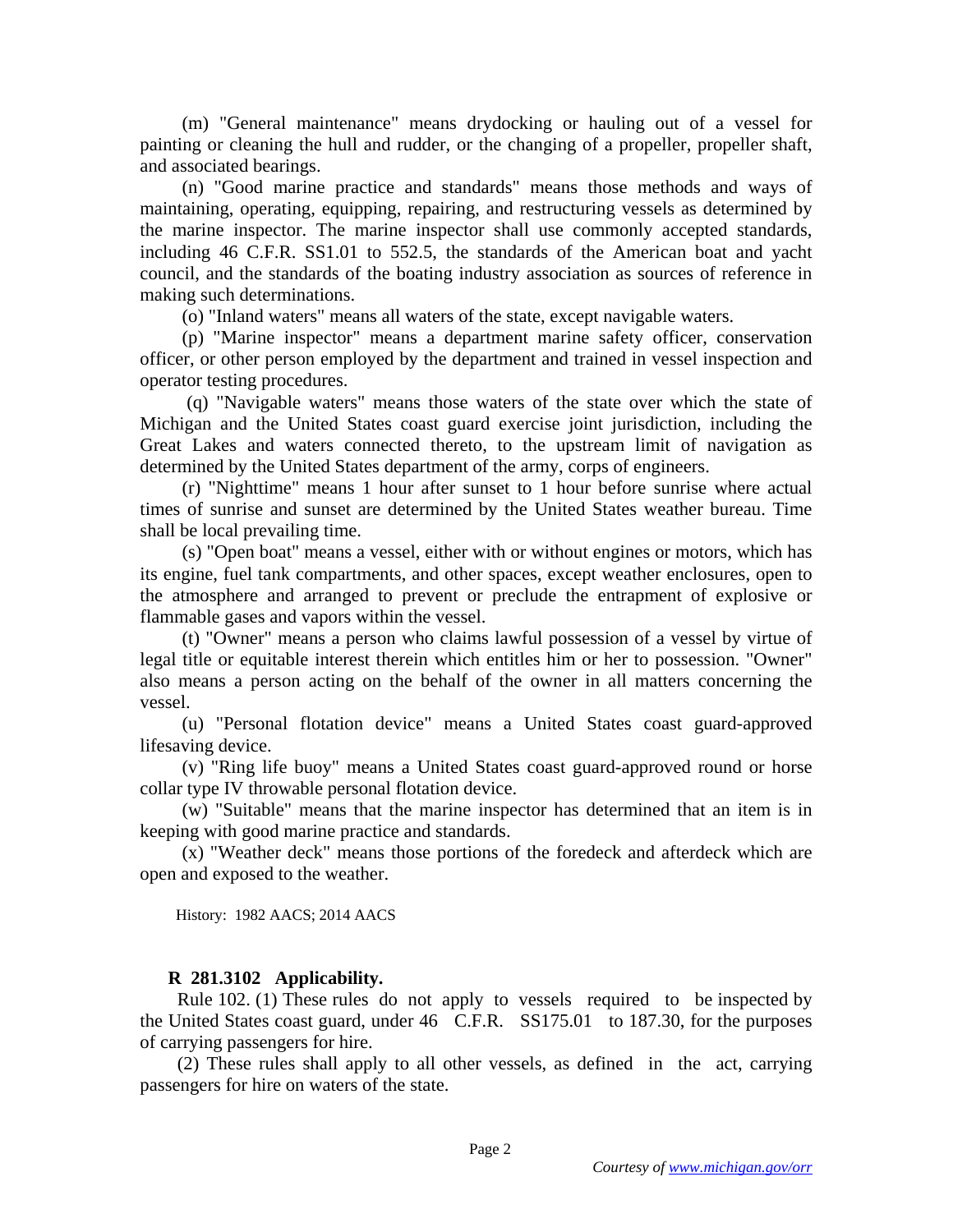History: 1982 AACS.

## **R 281.3103 Drydock inspection.**

 Rule 103. (1) All vessels carrying passengers for hire shall pass an initial drydock inspection conducted by a marine inspector. Thereafter, a vessel shall pass a drydock inspection when the department has reasonable cause to believe it necessary or at intervals not to exceed 60 months.

 (2) Before an inspection, the owner of a vessel shall remove or effectively store all associated equipment, including fishing gear, coolers, and personal belongings onboard the vessel, which will impede the inspection process.

 (3) The owner of a vessel shall open or remove all hatches and inspection ports before or during an inspection and shall have the vessel in a reasonably clean and orderly condition.

 (4) To determine that a vessel is seaworthy and in good and serviceable condition, the owner of a vessel shall permit the marine inspector to inspect the entire interior and exterior of the vessel, including all of the following:

(a) The hull and appendages.

(b) Propellers.

(c) Shafting.

(d) Stern bearings.

(e) Rudders.

(f) Through-hull fittings.

(g) Sea valves.

(h) Strainers.

(i) Outdrive units.

(j) Outboard lower units.

 (5) When the marine inspector has reasonable cause to believe that the seaworthiness or the sound structure of the vessel may be impaired, the owner of the vessel may be required to remove sections or portions of the lining, decking, ceiling, or other obstructions that may obscure any part of the vessel so that the seaworthiness or sound structure may be determined.

 (6) When through-hull fittings are present below the waterline they shall be fitted with a readily accessible shutoff valve. The shutoff valve shall be located as close to the through-hull fitting as possible and be in good and serviceable condition. This subrule shall not be construed to conflict with Act No. 167 of the Public Acts of 1970, as amended, being S323.331 et seq. of the Michigan Compiled Laws, and known as the watercraft pollution control act of 1970.

History: 1982 AACS.

## **R 281.3104 Main engines.**

 Rule 104. (1) Each vessel designed for inboard or inboard/outboard (stern drive) main engines shall be fitted with the appropriate number of engines.

 (2) All main engines shall be of the appropriate type and design for the propulsion requirements of the hull in which they are installed, shall be capable of operating at a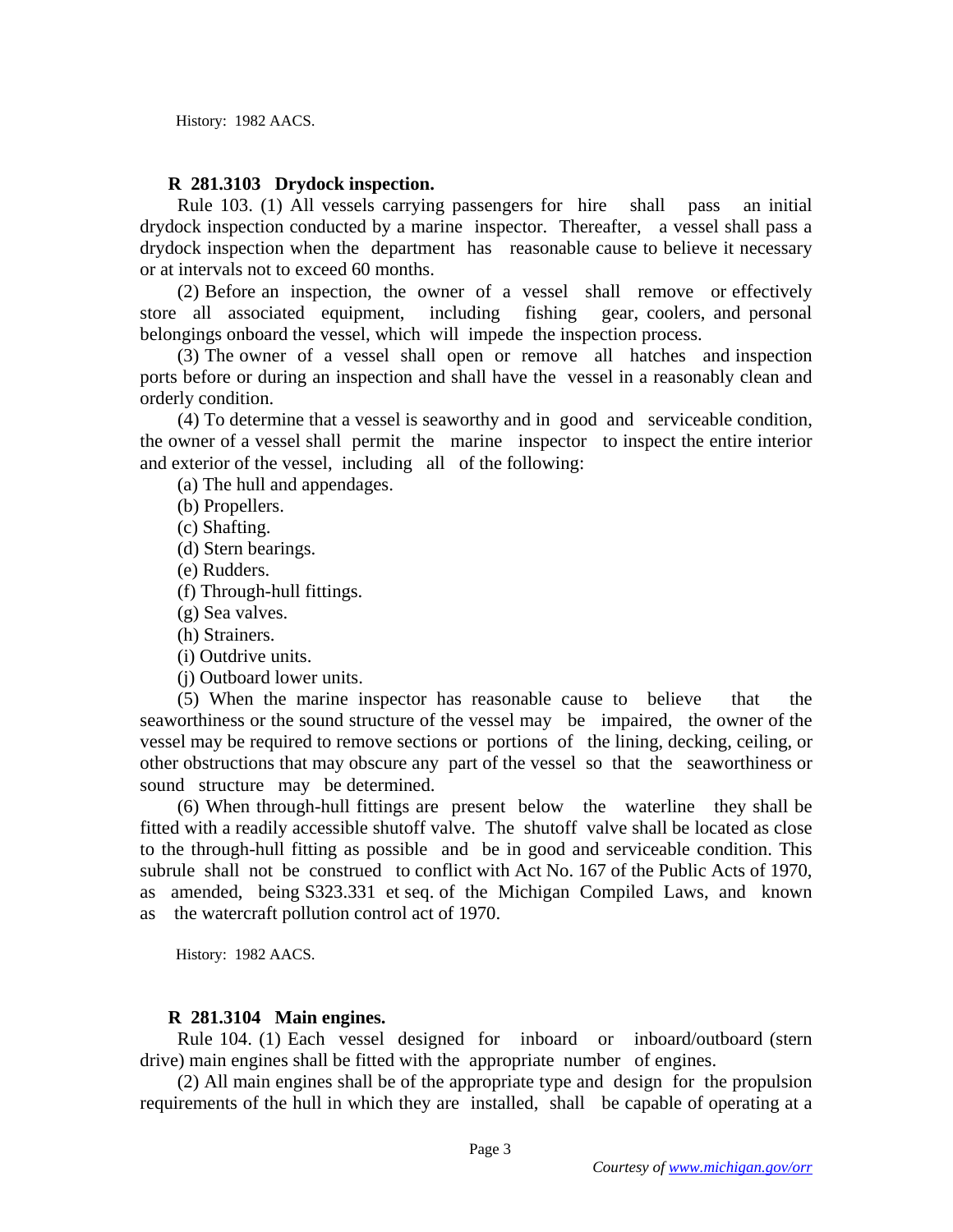constant marine load without exceeding their design limitations, and shall be in good and serviceable condition.

 (3) The head, block, and exhaust manifold of any main engine shall be waterjacketed and cooled by water from a pump which operates when the engine operates, except for drystack exhaust systems.

 (4) When a main engine is fitted with an updraft or sidedraft carburetor, the carburetors shall have integral or properly connected drip collectors of adequate capacity which will return all drip and overflow to the engine intake manifold.

 (5) The exhaust pipe system of the main engines shall comply with all of the following provisions:

(a) Be gastight to the hull interior.

 (b) Be designed and installed to prevent cooling water or seawater from returning to the engines.

(c) Be so accessible that it can be inspected and repaired throughout its length.

 (d) Be supported so as to prevent undue stress which may cause fractures. Hangers, brackets, and other supporting components shall be made of fireproof materials and shall be installed so as to prevent the transmission of heat to adjacent combustible materials.

(e) Where personnel or combustibles might come in contact with hot

surfaces, effective protection shall be provided by water jacketing,

lagging, shielding, or suitable guards.

 (6) Outboard engines on vessels designed for utilizing outboard engines as main engines shall be in good and serviceable condition.

 (7) Vessels utilizing unique or unusual machinery as main engines shall be given separate consideration and shall be subject to requirements as determined by the marine inspector after consultation with the state boating law administrator. The requirements shall be in keeping with good marine practice and standards. These unique or unusual types of machinery shall include those utilizing steam, electricity, gas turbines, air screws, and hydraulic jets.

 (8) When auxiliary engines are installed on a vessel, they shall be installed in accordance with good marine practice and standards and shall be in good and serviceable condition.

History: 1982 AACS.

### **R 281.3105 Rescinded.**

History: 1982 AACS; 2014 AACS

## **R 281.3106 Rescinded.**

History: 1982 AACS; 2014 AACS

### **R 281.3107 Fixed fuel tank systems.**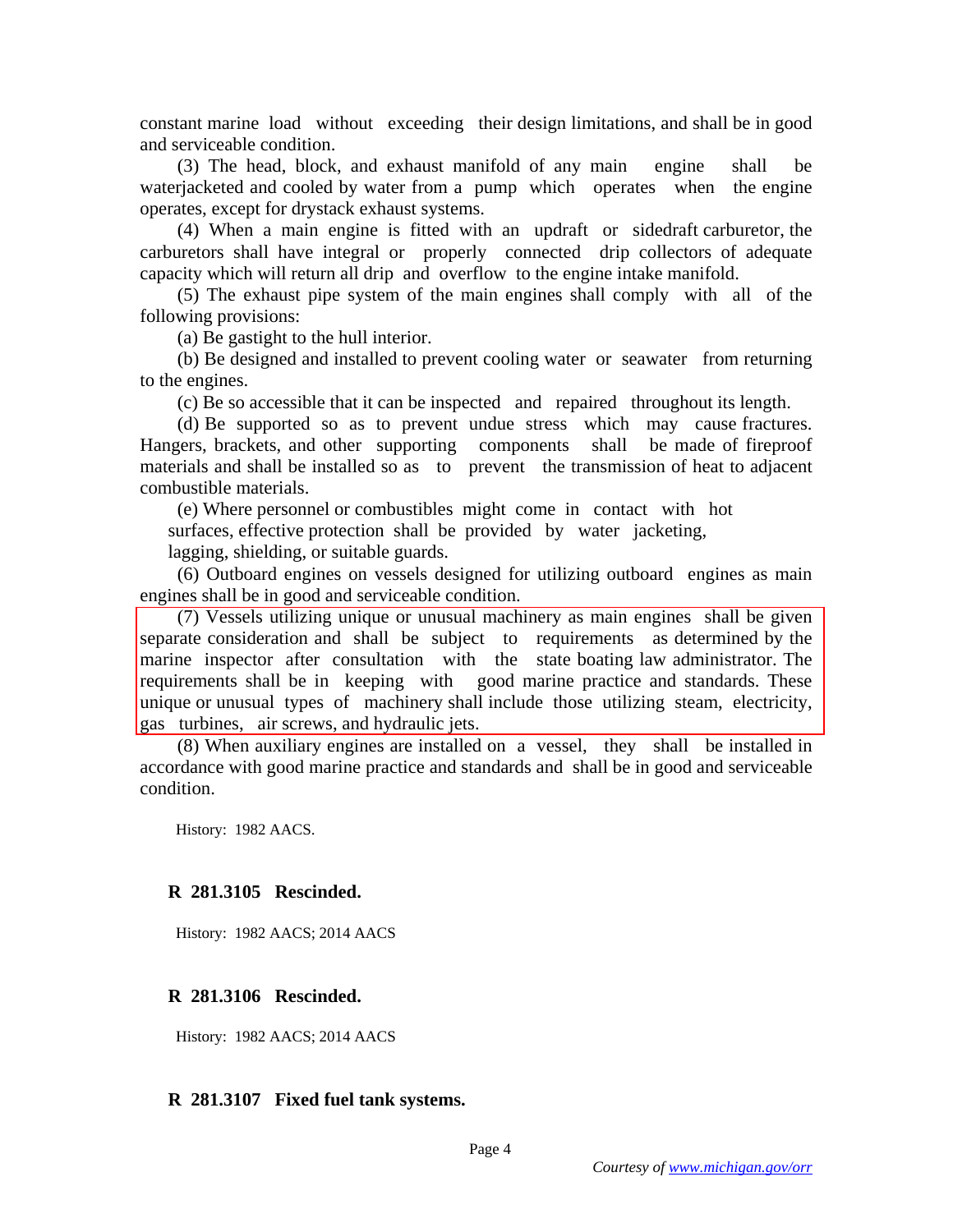Rule 107. (1) A fixed fuel tank on a vessel shall be installed as follows:

(a) To permit examination with minimum disturbance to the hull structure.

 (b) With adequate support and bracing to prevent movement. The supports and braces shall be insulated from contact with the tank surfaces with a nonabrasive and nonabsorbant material.

 (c) With openings for fill and vent pipes and for fuel level gauges, where used, on the topmost surfaces of the tank. The tank shall not have openings in the bottom, sides, or ends, except that an opening fitted with a threaded plug or cap may be used for cleaning the tank.

 (d) On fuel tanks for diesel fuel, the opening for the fuel supply piping is not restricted to the top of the tank.

(2) Fixed fuel tank piping shall be installed as follows:

 (a) Fuel supply lines to the engines shall be tubing of copper, nickel-copper, steel, or United States coast guard-approved type A flexible fuel line. Fuel supply lines shall run as direct as practicable, shall be accessible, and shall be supported in a suitable manner. They shall have a readily accessible, manually operated, in-line shutoff valve installed as close to the fuel tank as practicable. They shall be protected in a suitable manner from mechanical injury at all supports and where they pass through bulkheads and structural members.

 (b) Metal fuel supply lines shall be fitted with flexible vibration hose as close to the engine as practicable.

 (c) A filling pipe shall be fitted to the highest point of the fuel tank and shall have an inside diameter of not less than 1 1/4 inches.

 (d) A fuel tank shall be fitted with a marine-type fuel gauge or a sounding pipe if sounding cannot be accomplished through the filling pipe.

 (e) A filling or sounding pipe shall be arranged so that overflow of liquid or vapor cannot escape to the inside of the vessel.

 (f) A fuel tank shall be fitted with a vent pipe connected at the highest point of the tank, shall have an inside diameter of not less than 7/16 of an inch, and shall terminate on the hull exterior as far as practicable from any hull openings and below deck spaces. The vent pipe shall be installed to prevent accidental contamination of the fuel by water and shall be fitted with a removable flame screen at its point of termination.

 (g) Devices in fuel lines for drawing fuel below decks for any purpose are prohibited.

 (h) All accessories installed in the fuel line shall be supported in a suitable manner.

 (3) The owner or operator of a vessel shall maintain the entire fuel system and accessories in good and serviceable condition.

 (4) The owner or operator of a vessel with a fixed fuel system shall not carry fuel onboard the vessel outside of the fixed fuel system, unless the fuel is carried in conjunction with an auxiliary outboard engine. When fuel is carried, it shall be in portable fuel tanks as provided by manufacturers of outboard engines and shall be safely secured outside of the engine or living compartment.

 (5) During fueling operations, smoking aboard the vessel by any person is prohibited.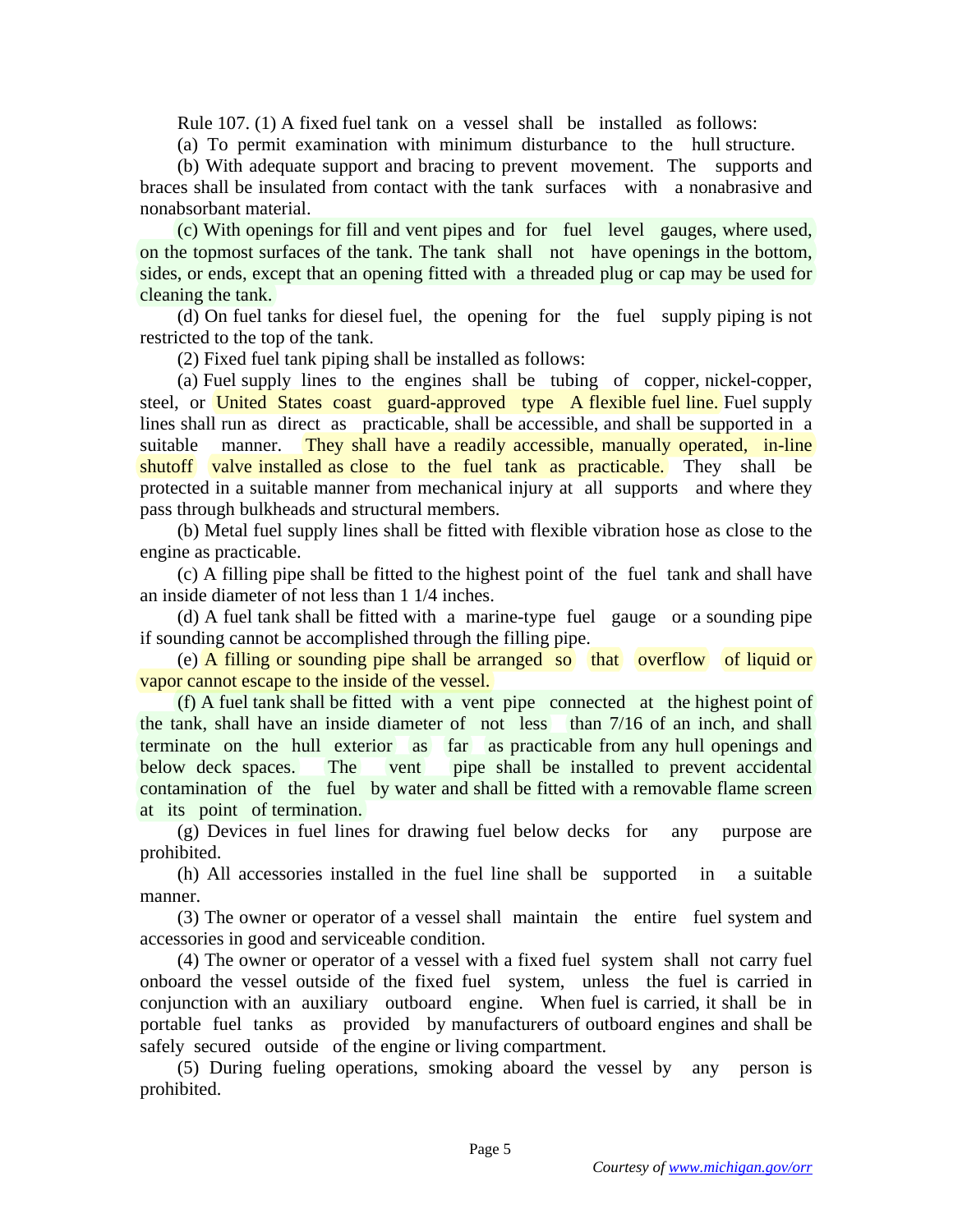(6) The operator of a vessel shall not allow passengers onboard the vessel while taking on fuel.

History: 1982 AACS.

#### **R 281.3108 Fixed fuel system grounding.**

 Rule 108. (1) A fixed fuel system shall be grounded by 1 or more of the following methods:

(a) By electrical connection to a common ground.

(b) By welding or bolting to a metal bulkhead of a metal hull vessel.

(c) By electrical connection to the rudder, struts, or metal grounding plate.

 (2) Where flexible vibration hose is installed, metal grounding straps or wires shall be used to maintain ground continuity.

History: 1982 AACS.

## **R 281.3109 Portable fuel systems.**

 Rule 109. (1) The operator of a vessel with a portable fuel system shall carry fuel onboard in approved portable fuel tanks.

 (2) Portable fuel tanks shall be secured in a suitable manner to prevent shifting while underway. Sufficient lengths of approved flexible fuel lines shall be provided so that the farthest fuel tank from the engine can be reached without removing the tank from its secured location.

History: 1982 AACS.

### **R 281.3110 Electrical systems.**

 Rule 110. (1) All electrical systems on a vessel shall be safe and fit for the service intended, shall be in proper operating condition, and shall have a suitable electrical grounding system.

 (2) Electrical wiring shall be routed as high as possible above the bilges, shall be supported in a suitable manner with nonabrasive fasteners to structural members of the vessel, and shall be protected against chafing where passing through bulkheads or other structural members.Fasteners and protective devices shall not be capable of causing damage to the wiring.

 (3) Any electrical storage battery or batteries shall be compatible with its attendant electrical system.

 (4) A battery shall be located so that gas generated in charging is dissipated by natural or mechanical ventilation.

 (5) A battery shall be accessibly located, provided with suitable supports, and secured against shifting with the motion of the vessel.

 (6) A battery shall be located in a liquid-tight tray or box of adequate capacity to retain normal spillage or boilover of the electrolyte. The tray or box shall be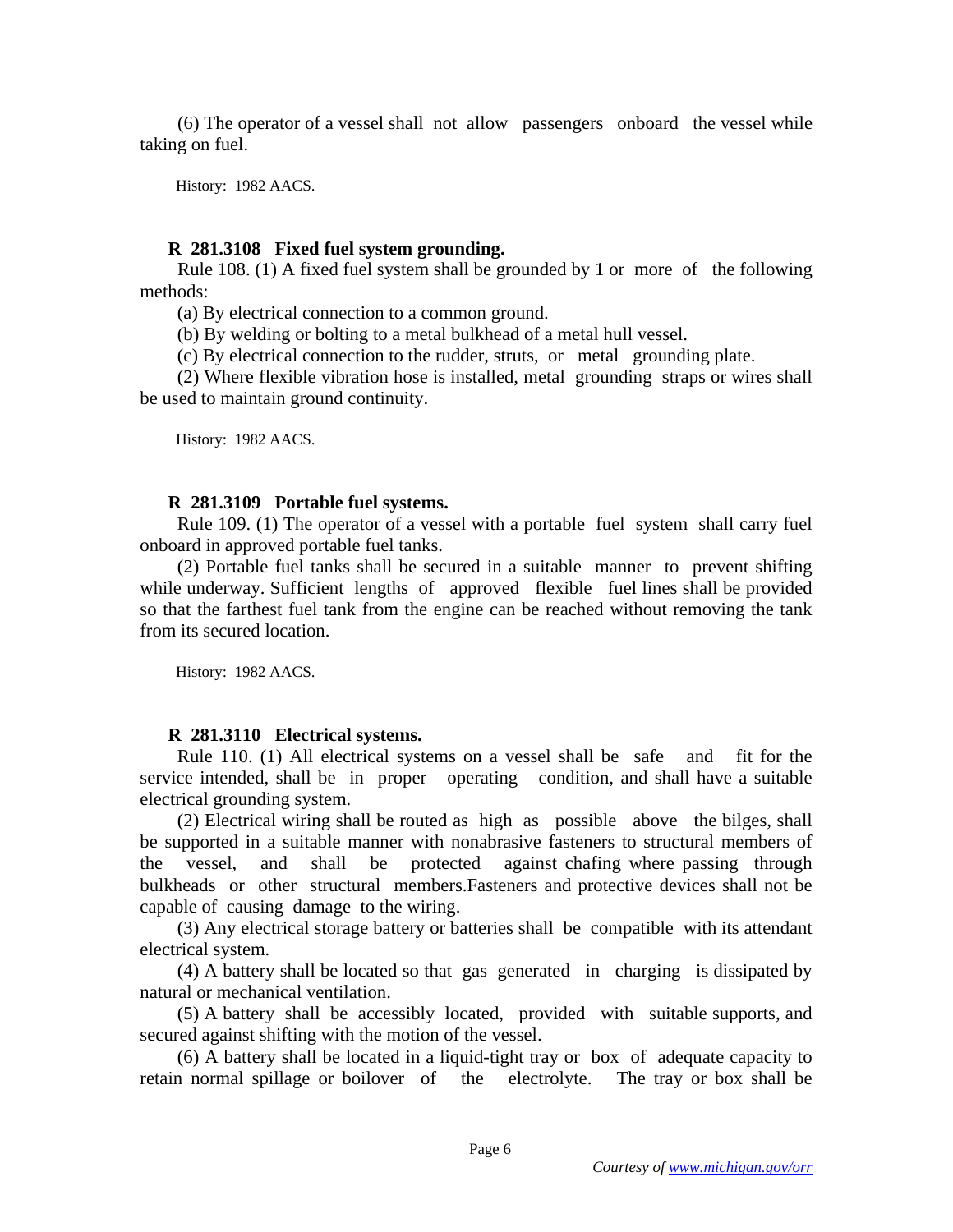constructed of, or lined with, suitable materials resistant to deterioration by the electrolyte.

 (7) A nonconductive, perforated cover or other suitable means shall be provided to prevent accidental shorting of the battery terminals.

History: 1982 AACS.

#### **R 281.3111 Electrical equipment.**

 Rule 111. (1) Permanently installed electrical appliances, equipment, and fixtures used on a vessel shall be designed so that the current-carrying parts of the device are effectively insulated from exposed metal parts by an electrical insulating material suitable for use in damp or wet locations.

 (2) All permanently installed electrical appliances, equipment, and fixtures shall be properly connected to the vessel's electrical grounding system.

 (3) All electrical appliances, equipment, and fixtures installed or used in machinery spaces or other areas where flammable vapors may be present shall be designed, enclosed, or protected to prevent ignition of flammable vapors.

 (4) Switches, circuit breakers, and fuse boxes or blocks used on a vessel shall be approved by underwriters laboratories for marine use, where available, or shall be a type commonly manufactured for use on vessels. These devices shall have suitable protection to prevent accidental shorting.

History: 1982 AACS.

#### **R 281.3112 Bilge pumps and bailing devices.**

 Rule 112. (1) A vessel constructed with bilges or enclosed spaces below decks shall be fitted with not less than 2 electrically operated bilge pumps located in a manner that will assure that all bilge areas can be pumped. The bilge pumps shall be in good and serviceable condition.

 (2) Each bilge pump shall be equipped with either an indicator light which activates when the bilge pump is operating or with an alarm system that is automatically activated when an excessive amount of water accumulates in the bilges.

 (3) Bilge pump indicator lights shall be located at the helm position used most often and as close to the bilge pump switch as practicable. Bilge pump indicator lights and bilge water alarm systems shall be in good and serviceable condition.

(4) All vessels shall be equipped with a manually operated bailing device.

History: 1982 AACS.

#### **R 281.3113 Vessel passenger capacity; determination.**

 Rule 113. (1) On vessels that do not have or are not required to have a vessel capacity plate, the maximum passenger capacity shall be determined by applying any 1 of the following criteria which results in the allowance of the greatest number of passengers.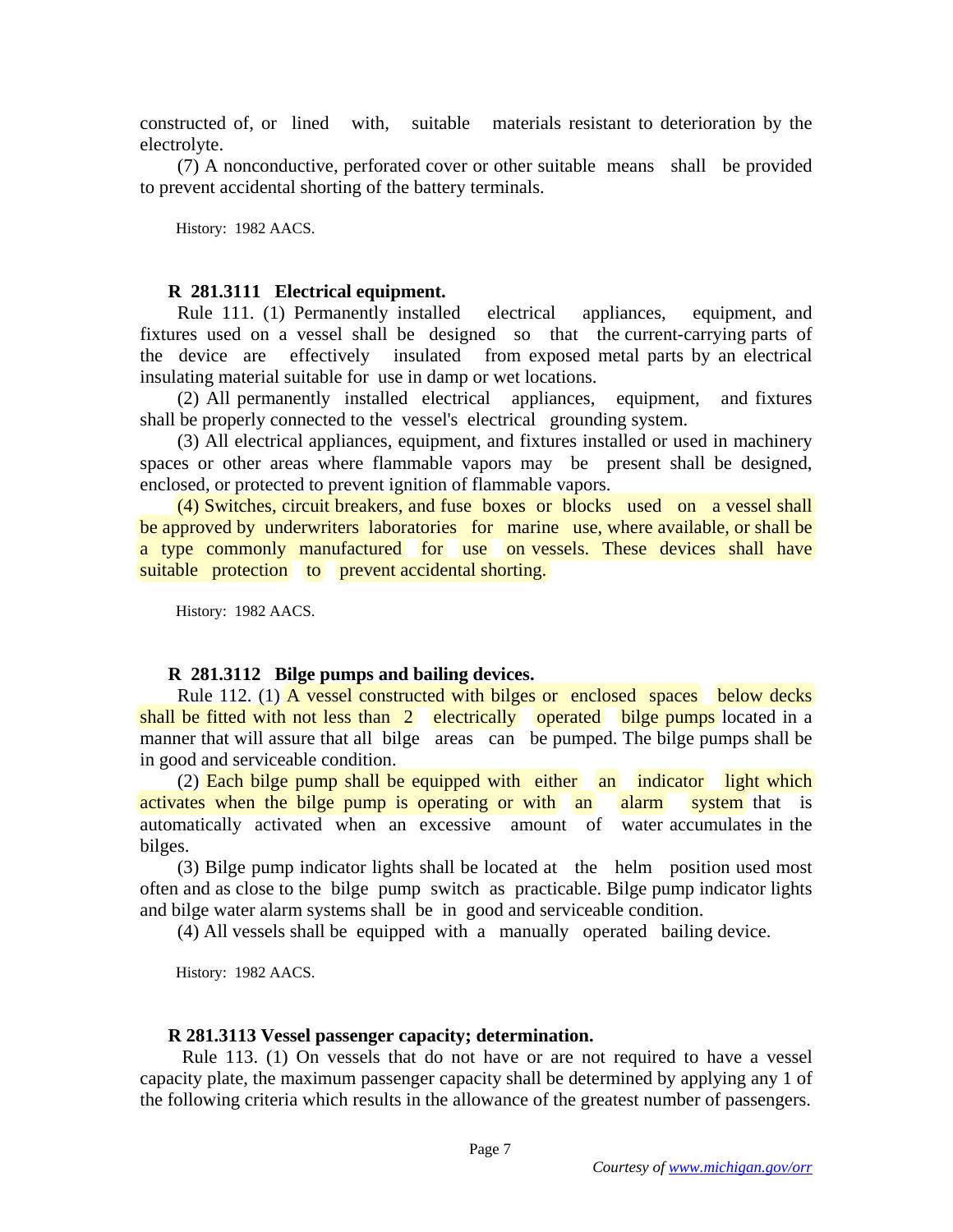(a) One passenger per 30 inches of rail space available to passengers at the vessel's sides and across the transom.

 (b) One passenger per 10 square feet of deck area available for passenger use. In computing the deck area, the areas occupied by concession stands, toilets and washrooms, companionways, and stairways shall be excluded.

(c) One passenger per 18 inches of width of fixed seating provided.

 (2) On vessels that have or are required to have vessel capacity plates, the passenger capacity shall be determined by applying either of the following criteria which results in the allowance of the greatest number of persons without exceeding the capacity plate maximums:

 (a) Weight capacity minus maximum motor and gear weight: 185= number of passengers.

(b) Boat length times boat beam :  $15 =$  number of passengers.

History: 1982 AACS; 2014 AACS

## **R 281.3114 Vessel damage, repairs, and alterations; reports; repair and alteration standards; modification of corrections and repairs; determination of unsafe vessel; modification and inspection exception.**

 Rule 114. (1) When a vessel has an accident causing physical damage, has a grounding causing physical damage, or is to be hauled out and dry docked to carry out major repairs or alterations affecting the vessel's seaworthiness, the owner of the vessel shall immediately report to the marine inspector or the marine safety section of the department the nature of the damage repairs, or alterations. Physical damage does not include breakage of glass, lights, or decorative items.

 (2) All repairs and alterations shall be done in accordance with good marine practice and standards and approved by the marine inspector before the work is started. Drawings, sketches, or written specifications may be required by the marine inspector depending on the nature and extent of the repairs or alterations.

 (3) The owner of a vessel shall not allow the vessel to be returned to service or returned to the water until all repairs or alterations have been completed and the vessel has been reinspected and approved by the marine inspector. The marine inspector shall reinspect the vessel as soon as possible after notification by the owner that the repairs and alterations have been completed.

 (4) When corrections or repairs to the vessel or associated equipment are required as a result of an inspection by the marine inspector, the owner of the vessel shall notify the marine inspector when the corrections or repairs have been made.

 (5) When, during the course of an inspection, the marine inspector finds equipment or conditions which are not addressed in these rules and which are unsafe or jeopardize the safety of the passengers carried onboard, the marine inspector shall require that the condition be corrected or the equipment removed from the vessel.

 (6) When it is determined by the marine inspector and the state boating law administrator that a vessel, because of its construction or design, or both, is not safe to carry passengers for hire, a certificate of inspection shall not be issued. The owner, if not satisfied with the decision of the department, may seek relief in accordance with Act No. 306 of the Public Acts of 1969, as amended, being S24.201 et seq. of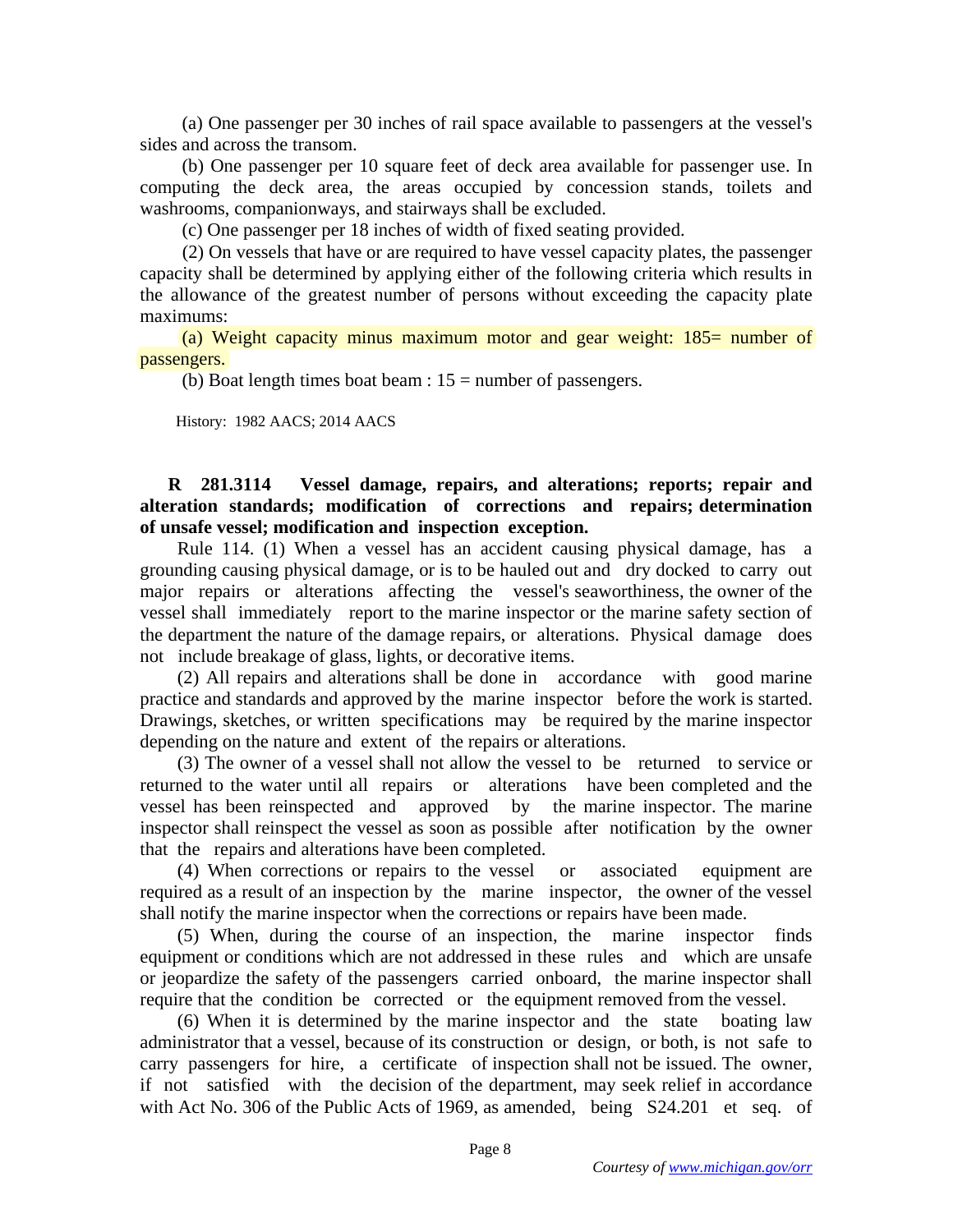the Michigan Compiled Laws, and known as the Michigan administrative procedures act.

 (7) Notification and inspection shall not be required for general maintenance drydocking or hauling out.

History: 1982 AACS.

## **R 281.3115 Dockside inspection.**

 Rule 115. The owner of a vessel shall, at the dockside inspection, submit all required safety apparatus for inspection and shall operate or cause to be operated all machinery, steerage, and bilge pumps to the extent necessary to determine that their condition is satisfactory and fit for safe, constant operation.

History: 1982 AACS.

## **R 281.3116 Main engine gauges.**

 Rule 116. (1) On vessels designed for inboard or inboard/outboard (sterndrive) main engines, both of the following gauges shall be present:

(a) A gauge to indicate main engine cooling water temperature for each main engine. The gauge shall be readable, by the marine inspector, from each helm position.

(b) A gauge to indicate main engine lubrication oil pressure for each main engine. The gauge shall be readable, by the marine inspector, from each helm position.

(2) All gauges installed on a vessel shall be in good and serviceable condition.

History: 1982 AACS.

## **R 281.3117 Personal flotation devices.**

 Rule 117. (1) When the marine inspector determines that any personal flotation device required to be carried onboard a vessel is not in good and serviceable condition, the owner of the vessel shall permit the marine inspector to note, in writing, on the personal flotation device, that the device is no longer serviceable. The owner of the vessel shall replace the non-serviceable devices immediately or the number of passengers allowed to be carried aboard the vessel shall be revised to equal the number of serviceable personal flotation devices carried. The certificate of inspection may be revised, at any time, for the number of these devices carried, upon request of the owner to the marine inspector.

 (2) Personal flotation devices shall be carried in suitable places which are readily accessible to the passengers onboard. The places shall be designed to allow the devices to float free when practical.

 (3) When personal flotation devices are carried so that they are readily accessible, but not readily visible to the passengers, the container shall be marked "LIFE PRESERVERS" and the number of devices contained therein shall be listed. The letters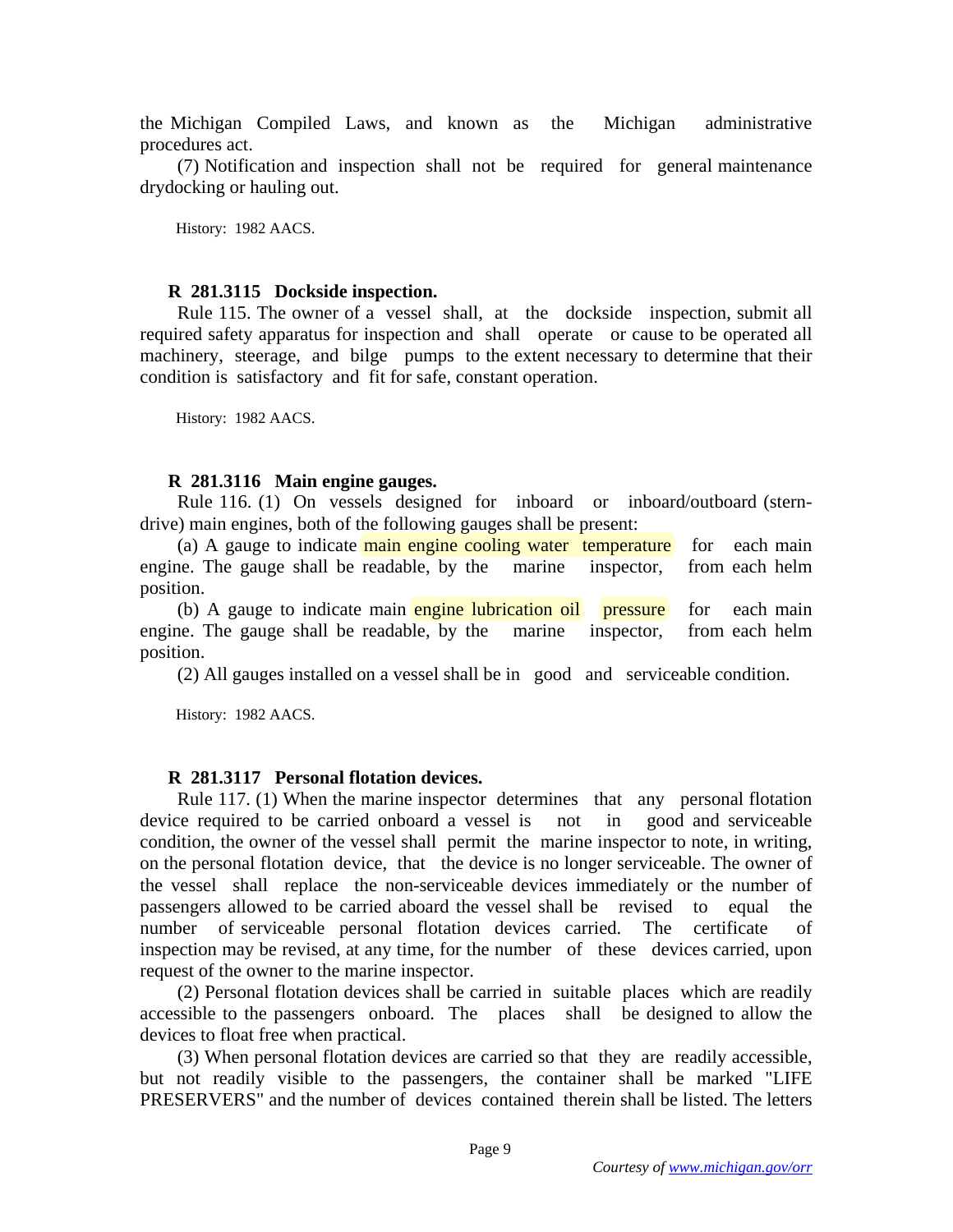and numbers shall be at least 1 inch high and shall be a color contrasting to the color of the container. The container shall also indicate the size of the devices contained therein. Differing sizes shall not be mixed within a container.

 (4) On documented vessels, all required personal flotation devices shall be marked with the vessel's name in characters at least 1 inch high and shall be a color contrasting to the color of the device.

 (5) On undocumented vessels, all required personal flotation devices shall be marked with either the vessel's name or the vessel's registration number in characters at least 1 inch high and shall be a color contrasting to the color of the device. After May 31, 1982, all personal flotation devices acquired shall be marked with the vessel's registration number in characters at least 1 inch high and shall be a color contrasting to the color of the device.

History: 1982 AACS.

#### **R 281.3118 Fire fighting equipment.**

 Rule 118. (1) A vessel, except for an open boat, shall be equipped with a minimum number of coast guard-approved portable fire extinguishers which shall be located as shown in the following table:

Minimum Number Compartmented Vessels

Class of Extinguishers and Locations

Less than  $26$  feet B1  $2$ Helmsman's position and cabin.

26 feet to less than  $40$  feet  $\overline{B1}$  3 Accessible to the engine compartment, helmsman's position, and galley.

40 feet and over B1 4

Accessible to the engine compartment, helmsman's position, crew quarters, and galley.

 (2) Where 3 or more B1 units are required, the extinguishing capacity may be made up of a smaller number of B2 units, if each location is protected with a readily accessible extinguisher.

 (3) The owner of a vessel shall examine, at regular intervals, all fire extinguishers to make certain that they have not been tampered with and have not suffered corrosion or damage.

 (4) A foam extinguisher shall be discharged, cleaned, inspected for mechanical defects or serious corrosion, and recharged annually.

 (5) A dry chemical extinguisher shall be kept full with the specified weight of chemical at all times. The cartridge shall be reweighed annually. If the cartridge is found to weigh less than the minimum weight stamped thereon, it shall be replaced with a full cartridge or recharged. An extinguisher with a gauge shall be recharged when the pressure is below prescribed operating limits.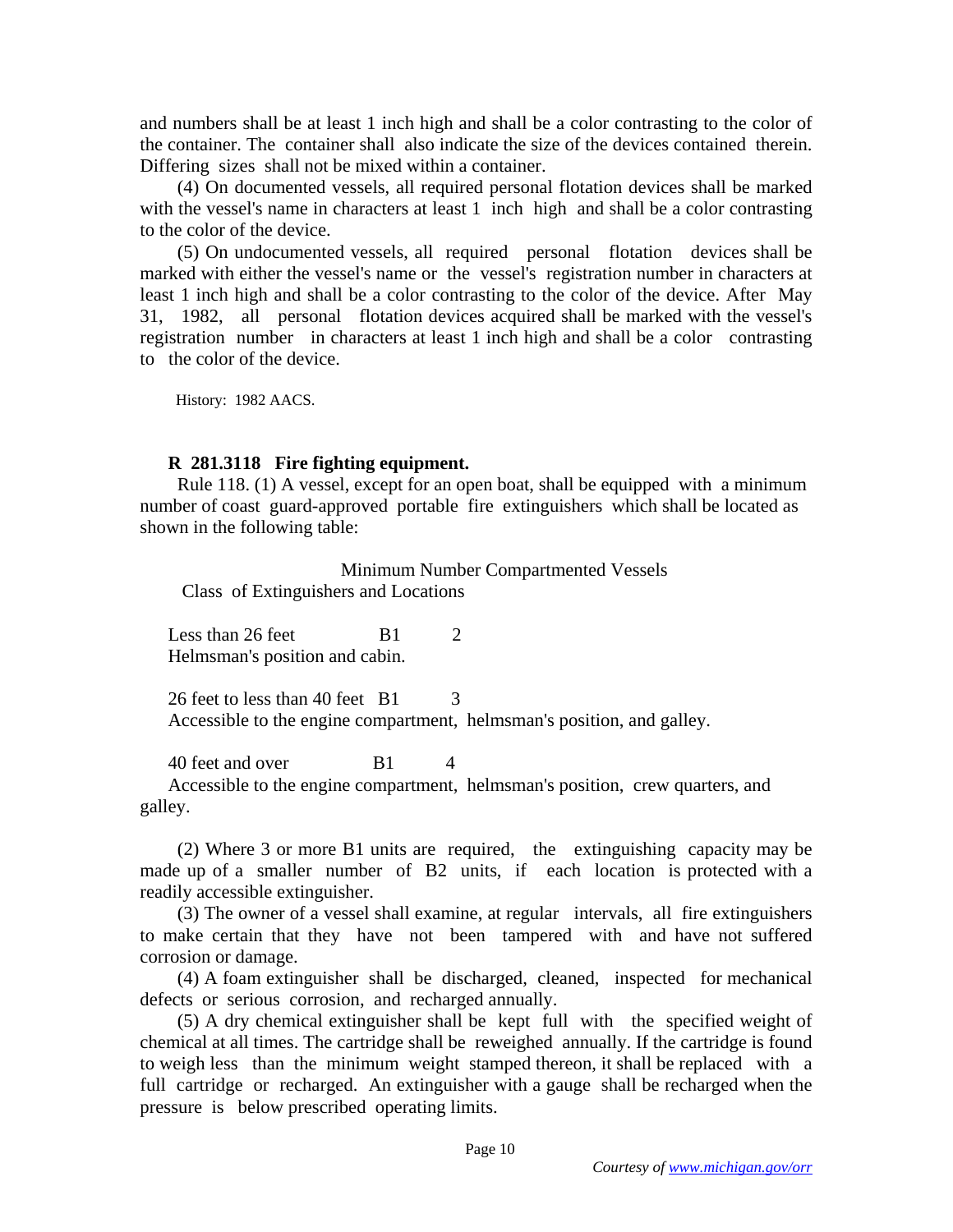(6) A carbon dioxide extinguisher shall be reweighed annually, and a cylinder found lighter than the weight indicated on the nameplate shall be recharged.

 (7) Maintenance required in subrules (3), (4), and (5) of this rule shall be performed by a qualified fire-fighting equipment repair service.

History: 1982 AACS.

## **R 281.3119 First aid kit and emergency procedures list.**

 Rule 119. (1) The owner of a vessel shall provide, and have onboard the vessel, at least 1 standard 16unit first aid kit.

 (2) The owner of a vessel shall post an emergency procedures list aboard the vessel in a conspicuous location. The list shall set forth, at a minimum, all of the following information alitems:

(a) Radiotelephone distress:

- (i) Switch to channel 16 coast guard.
- (ii) Give distress signal "MAYDAY" 3 times.

(iii) Give boat name, type, and color.

(iv) Give position.

(v) Describe emergency.

(b) Man overboard:

(i) Post a lookout.

(ii) Throw over a flotation device or the water light.

 (iii) Don't jump into the water unless the person overboard is a small child, elderly, or a handicapped person.

(iv) Maneuver to return for pickup.

(v) Use additional markers.

(vi) Get victim aboard.

(vii) Call for help if necessary.

(c) Explosion:

(i) Be ready to go overboard with personal flotation device (life jacket).

(ii) When clear of danger, account for all passengers and assist.

(iii) Stay together.

(d) Fires:

(i) If possible, use fire extinguisher.

(ii) If practical, jettison burning materials.

(iii) Reduce the air supply.

(iv) Assemble at opposite end of boat.

(v) Make preparation to abandon ship:

(A) Put on life jacket.

(B) Signal for help by radio or any means available.

(e) Leaks or damage control:

Leaks or damage control:

(i) Put on life jackets.

(ii) Check bilge pump operation.

(iii) Pull up all decks and floor boards in search of leaks.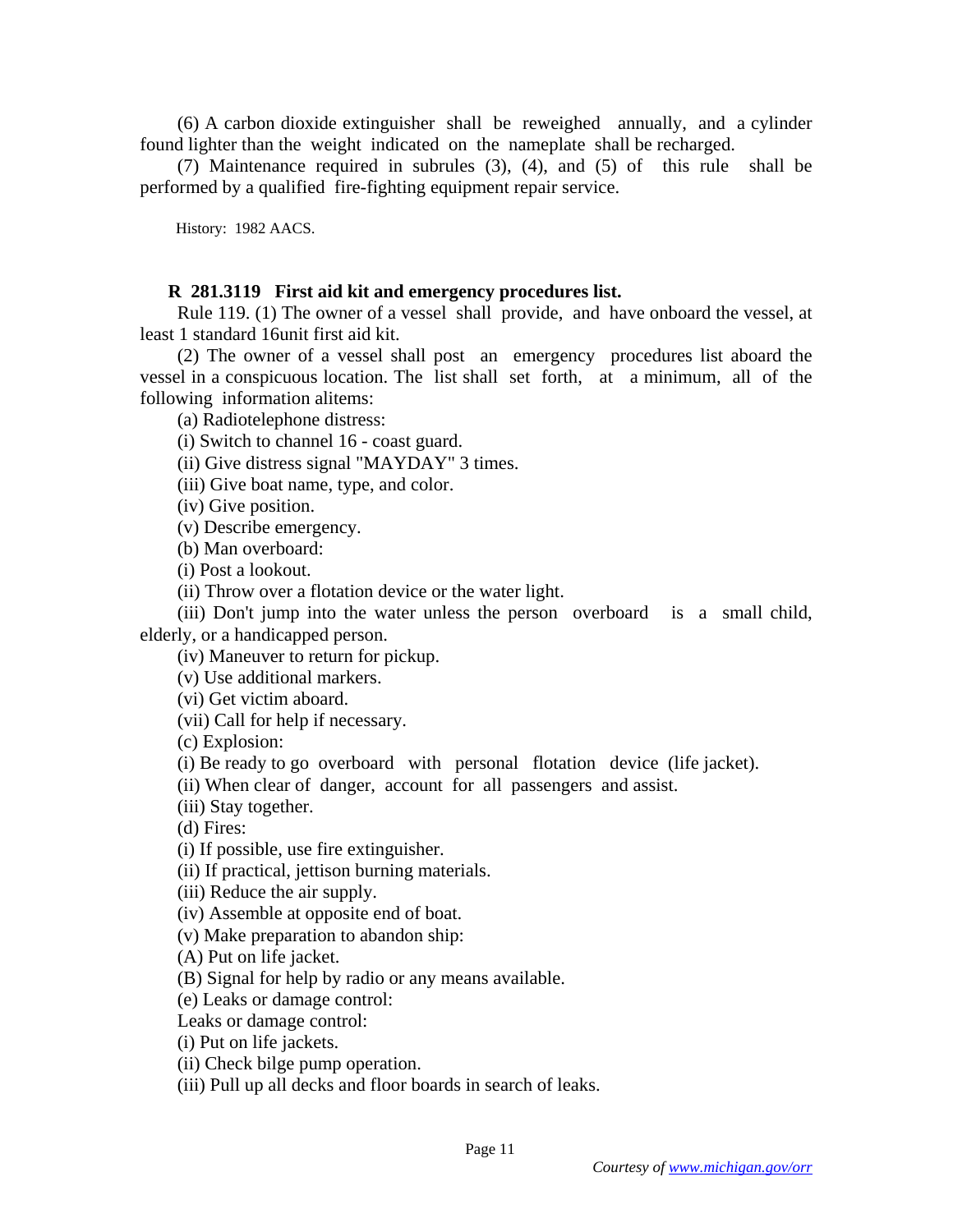(iv) Slow or stop boat as needed. You may need to stay on plane to keep hole above water.

 (v) Stop engine, close sea cock for engine cooling, disconnect hose and place end in bilge. Start engine to act as bilge pump.

(vi) Cover large hole from outside of boat with mattress, or similar device.

(vii) Use radio to call for help. Channel 16 - coast guard.

History: 1982 AACS.

#### **R 281.3120 Cooking and heating appliances.**

 Rule 120. (1) Galley stoves aboard a vessel shall be operated only by the owner, the operator, or a crew member while carrying passengers. The owner, the operator, or the crew member shall be present in the galley at all times while the galley stove is being operated.

 (2) Heating appliances, when present on a vessel, shall be of a type commonly manufactured for use aboard vessels.

 (3) Heating appliances, when present on a vessel, shall be installed in adequately ventilated areas and shall be securely fastened to the vessel.

 (4) Woodwork and other combustible material immediately surrounding heating appliances installed on a vessel shall be effectively insulated with noncombustible material.

 (5) All fuel tanks for heating appliances installed on a vessel shall have an in-line shutoff valve as close to the fuel tank as practical. The fuel line shall have as few other fittings as practicable between the shutoff valve and the heating appliance.

All remotely installed fuel tanks shall be securely fastened to the vessel in an accessible location.

 (6) Heating appliances, when present on a vessel, using liquefied petroleum gas, liquefied natural gas, or compressed natural gas shall be installed in accordance with good marine practice and standards, except for class A and class D vessels on which these type appliances are prohibited by federal law.

 (7) A person shall not ignite or start a gasoline, liquefied petroleum gas, compressed natural gas, or liquefied natural gas heating or cooking appliance onboard a vessel while passengers are onboard the vessel.

History: 1982 AACS.

#### **R 281.3121 Visual distress signals.**

 Rule 121. (1) The owner of a vessel which operates on the Great Lakes and Lake St. Clair shall have aboard the vessel at least 1 option, from the following list, of coast guard-approved visual distress signals:

Number Options Required Type Accepted

(a) 3 Hand-held red flare with manufacture Day and night, date of October 1, 1980, or later.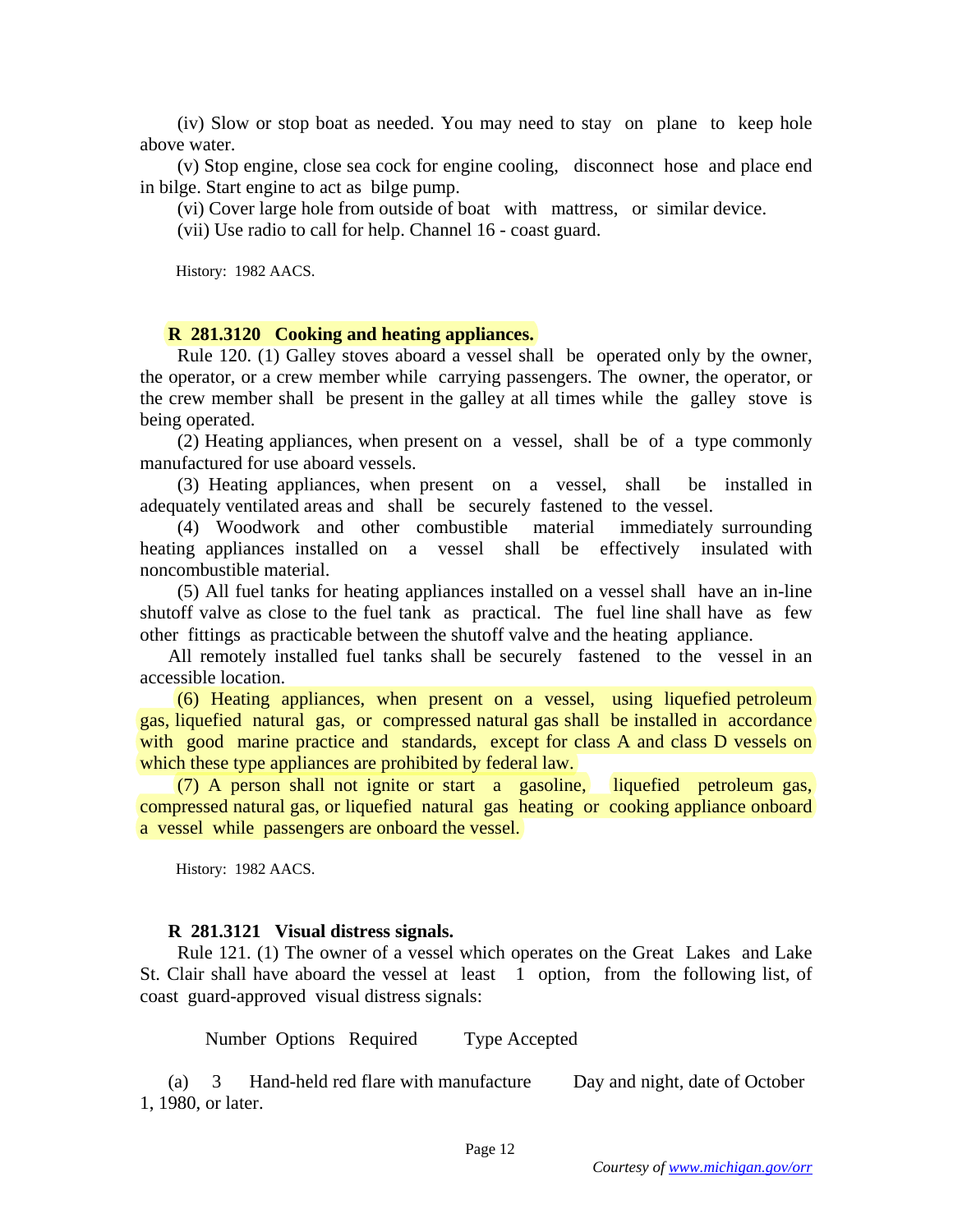| (b) |   | Hand-held, rocket-propelled parachute  | Day and night, red flare. |
|-----|---|----------------------------------------|---------------------------|
| (c) |   | Orange flag distress signal for boats  | Day only                  |
|     |   | and electric distress light for boats. | Night only                |
| (d) | 3 | Floating or hand-held orange smoke and | Day only                  |
|     |   | electric distress light for boats      | Night only                |
| (e) | 3 | Floating or hand-held orange smoke and | Day only                  |
|     |   | option (a) or option (b).              | Day and night             |
| (f) |   | Orange distress flag for boats and     | Day only                  |
|     |   | Option (a) or option $(b)$             | Day and night             |

 (2) Non-approved hand-held pyrotechnic aerial red flares and pyrotechnic handheld or floating orange smoke is acceptable for meeting the requirements of this rule until July 1, 1982, if the devices remain in good and serviceable condition.

 (3) A person shall not display a visual distress signal on the waters of the state, except in an emergency.

 (4) A person shall not possess any pistol-type visual distress signal launching device commonly known as a flare gun.

 (5) Any coast guard-approved electric distress light for boats that activates automatically upon contact with the water and flashes S.O.S.is acceptable for meeting the nighttime requirements of this rule and the requirements of R 281.3202(4), R 281.3302(3), R 281.3404(3), and R 281.3503(4).

 (6) The owner of a vessel shall have aboard the vessel at least l portable batteryoperated light (flashlight), powered by D-cells or larger-size batteries, which is in good and serviceable condition.

History: 1982 AACS.

## **R 281.3122 State pilot's license; requirements.**

 Rule 122. (1) An applicant for a state pilot's license shall be not less than 18 years of age.

 (2) When an applicant for a state pilot's license has been convicted by a court of record for a felony violation of the laws of the United States or the state of Michigan within 5 years of the date of application, the marine inspector shall investigate the circumstances of the conviction. When the investigation shows continued illegal or questionable activity on the part of the applicant, the application shall be denied by the state boating law administrator.

 (3) When an applicant for a state pilot's license has been convicted by a court of record for a serious violation of the marine laws of the United States or the state of Michigan within 3 years of the date of application, the marine inspector shall investigate the circumstances of the conviction. When the investigation shows continued illegal or questionable activity on the part of the applicant, the application shall be denied by the state boating law administrator. A serious violation includes all of the following:

(a) Careless operation.

- (b) Reckless operation.
- (c) Operation under the influence of alcoholic beverage or controlled substance.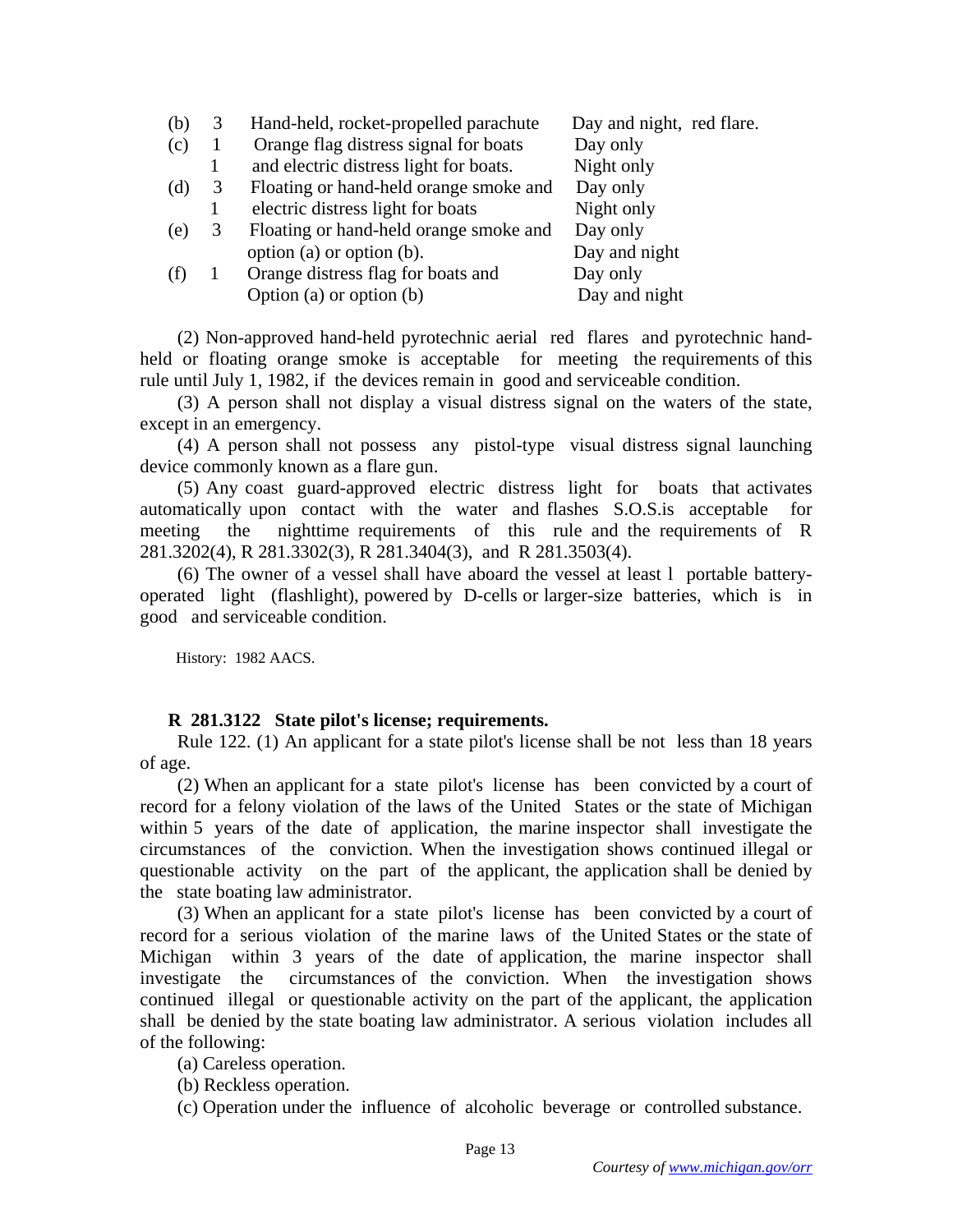(d) Negligent operation.

(e) Operation causing death or injury.

 (4) An applicant for a state pilot's license shall have not less than 90 days' experience, within the preceding 24 months, operating a noncommercial vessel of a type similar to the vessel for which the pilot's license is sought or 90 days' experience, within the preceding 24 months, as a full-time crew member on a commercial vessel of a type similar to the vessel for which the pilot's license is sought and shall have received instruction from a licensed pilot in the operation of the vessel.

 (5) An applicant for an original state pilot's license shall pass a physical examination given by a licensed physician of this state and shall present a certificate signed by the physician attesting to the applicant's general physical condition. Epilepsy, insanity, senility, acute general disease or neurosyphilis, badly impaired hearing, or other defect that would render the applicant incompetent to perform the ordinary duties of a licensed operator may be cause for denial of the application.

 (6) The department, when it has reason to doubt the operator's physical or visual abilities, may require him or her, at any time, to obtain a new physical examination. Notwithstanding, a physical examination shall be required once every 36 months.

 (7) An applicant for a state pilot's license shall not be color-blind and, in the opinion of a qualified physician, shall have adequate vision, in at least 1 eye, to safely operate a vessel.

 (8) A qualified applicant for a state pilot's license shall successfully complete examinations, both written and practical, administered by a marine inspector.

History: 1982 AACS.

# **R 281.3123 Certification.**

 Rule 123. (1) Upon satisfactory completion of the required drydock and annual dockside inspections, the department shall issue a certificate of inspection which shall expire on May 31 of the following year, except that the department may extend the expiration date for a period not to exceed 30 days when extreme weather conditions exist.

 (2) The certificate of inspection shall indicate that the vessel may operate during both the daytime and nighttime hours, unless otherwise requested by the owner of the vessel.

 (3) A certificate of inspection shall be framed under transparent material and posted in a conspicuous place on the vessel. Where posting is impractical, the certificate shall be kept onboard to be shown on demand.

 (4) There shall be a sticker issued with each certificate, and such stickers, when issued, shall be affixed to the port and starboard sides of the vessel in a conspicuous manner.

History: 1982 AACS.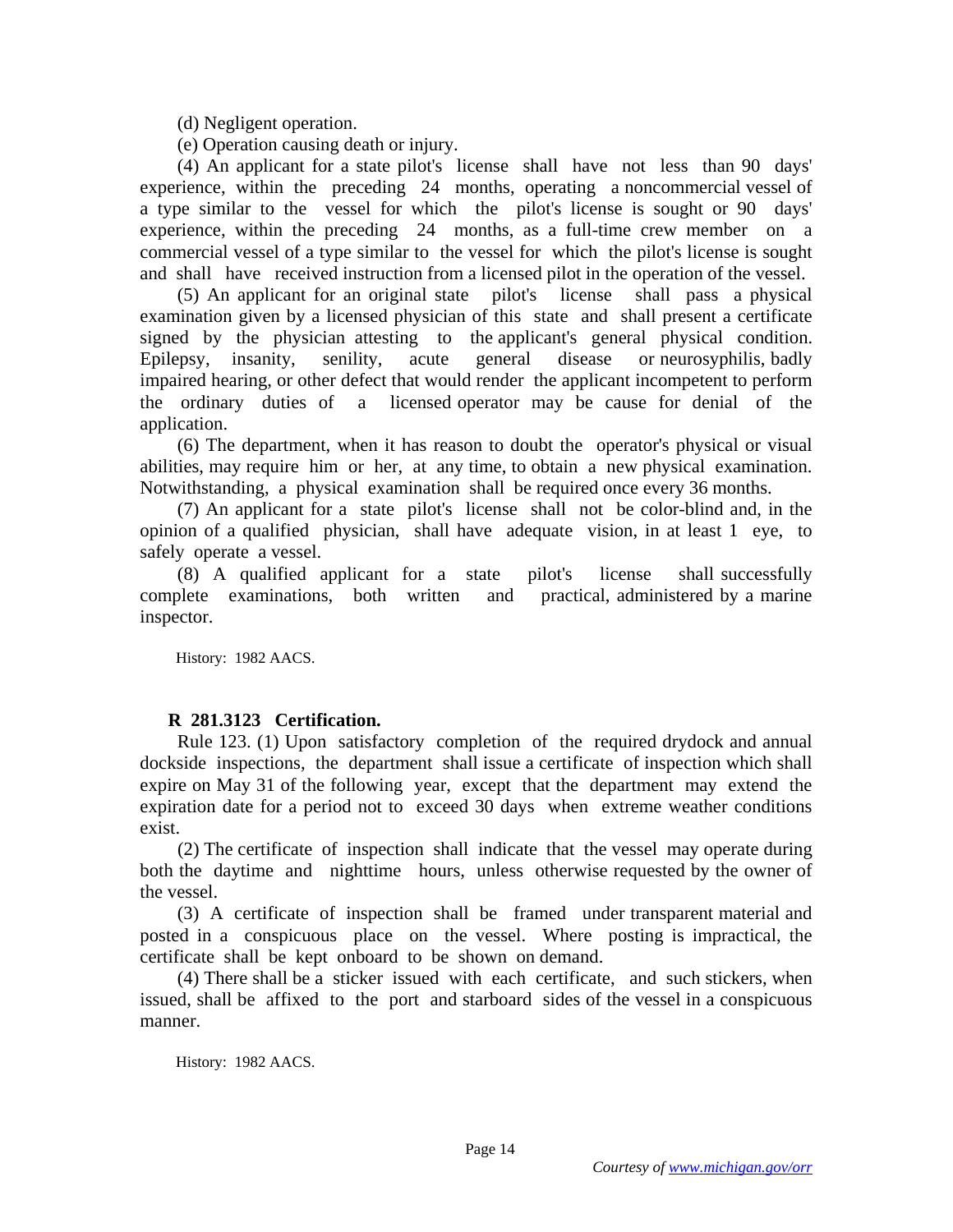#### **R 281.3124 Suspension and revocation of certificates.**

 Rule 124. (1) If, at any time subsequent to an inspection of a vessel and the issuance of a certificate, changes to the hull or any portion of the vessel, including equipment required to be carried onboard, are found to have occurred so that the vessel no longer meets the minimum standards prescribed, the certificate shall be revoked by the department and immediately surrendered to a marine inspector.

 (2) Violation of the act or any other act or falsification of information on an application for inspection may also be cause for suspension or revocation of the certificate.

History: 1982 AACS.

#### **R 281.3125 Pilot's license; display.**

 Rule 125. A licensed operator, when operating a vessel for hire, shall place his or her pilot's license, framed under transparent material, in a conspicuous place on the vessel where it can be seen by passengers and other persons at all times. Where such display is impracticable, the pilot's license shall be carried onboard and shown on demand.

History: 1982 AACS.

#### **R 281.3126 Pilot's license; duration; renewal.**

 Rule 126. (1) A state pilot's license is valid for 3 years from the date of issue. (2) A state pilot's license shall be renewed by application to the department.

History: 1982 AACS.

### **R 281.3127 Pilot's license; suspension or revocation.**

 Rule 127. The following conduct is cause for suspension or revocation of the state pilot's license:

(a) The negligent or improper operation of a vessel.

(b) Physical impairment of the operator.

(c) Falsification of information given on a license application.

History: 1982 AACS.

### **R 281.3128 Pilot's license; ownership; surrender.**

 Rule 128. An issued state pilot's license shall remain the property of the department and shall be surrendered to a marine inspector upon revocation.

History: 1982 AACS.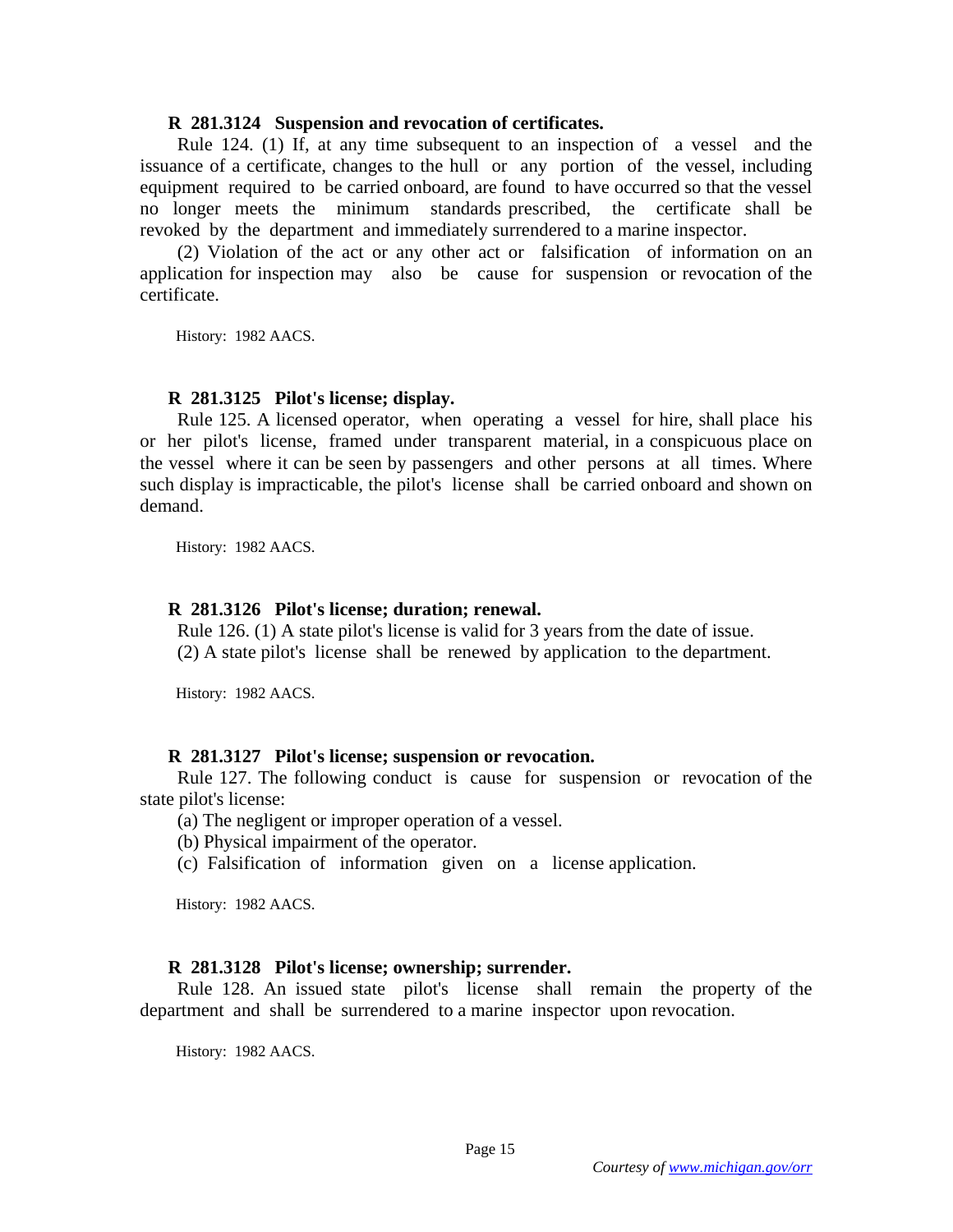#### **R 281.3129 Public liability insurance required.**

 Rule 129. The owner of a vessel shall carry marine liability insurance for bodily injury. The insurance coverage shall be for 1 year and shall be renewed annually. The amount of the coverage, per accident, shall be not less than \$50,000.00 multiplied by the number of passengers authorized to be carried by the certificate of inspection. However, each vessels carrying more than 10 passengers shall carry not less than \$1,000,000.00 coverage per accident.

History: 1982 AACS.

#### **R 281.3130 Rescission.**

 Rule 130. R 281.2001 to R 281.2130 of the Michigan Administrative Code, appearing on pages 1005 to 1022 of the 1979 Michigan Administrative Code, are rescinded.

History: 1982 AACS.

## **PART 2. CLASS A VESSELS**

#### **R 281.3201 Rescinded.**

History: 1982 AACS; 2014 AACS

#### **R 281.3202 Personal flotation devices and water light.**

 Rule 202. (1) The owner of a vessel shall provide 1 coast guardapproved, type I personal flotation device, of a proper size, for each person, including the crew, to be carried onboard.Each device shall be inspected at the dockside inspection.

 (2) The owner of a vessel shall affix, in a suitable manner, to all type I personal flotation devices carried aboard the vessel, 200 square centimeters (31.5 sq. in.) of coast guard-approved retroreflective material to the outside of each device and 200 square centimeters (31.5 sq. in.) to the inside of each device.

 (3) The owner of a vessel shall have aboard the vessel a ring life buoy not less 20 inches in diameter. The ring life buoy shall comply with all of the following requirements:

(a) Be readily accessible in a suitable location.

(b) Have attached, in a suitable manner, not less than 50 feet of line.

(c) Be marked as required by R 281.3117.

 (4) The owner of a vessel shall provide a water light which is self-activating upon contact with the water and which is approved by the marine inspector. The light shall be stored in a readily accessible location near the ring life buoy and shall be in good and serviceable condition. When, at the owner's discretion, the light is attached to the ring life buoy, it shall be attached by a line at least 1 foot in length.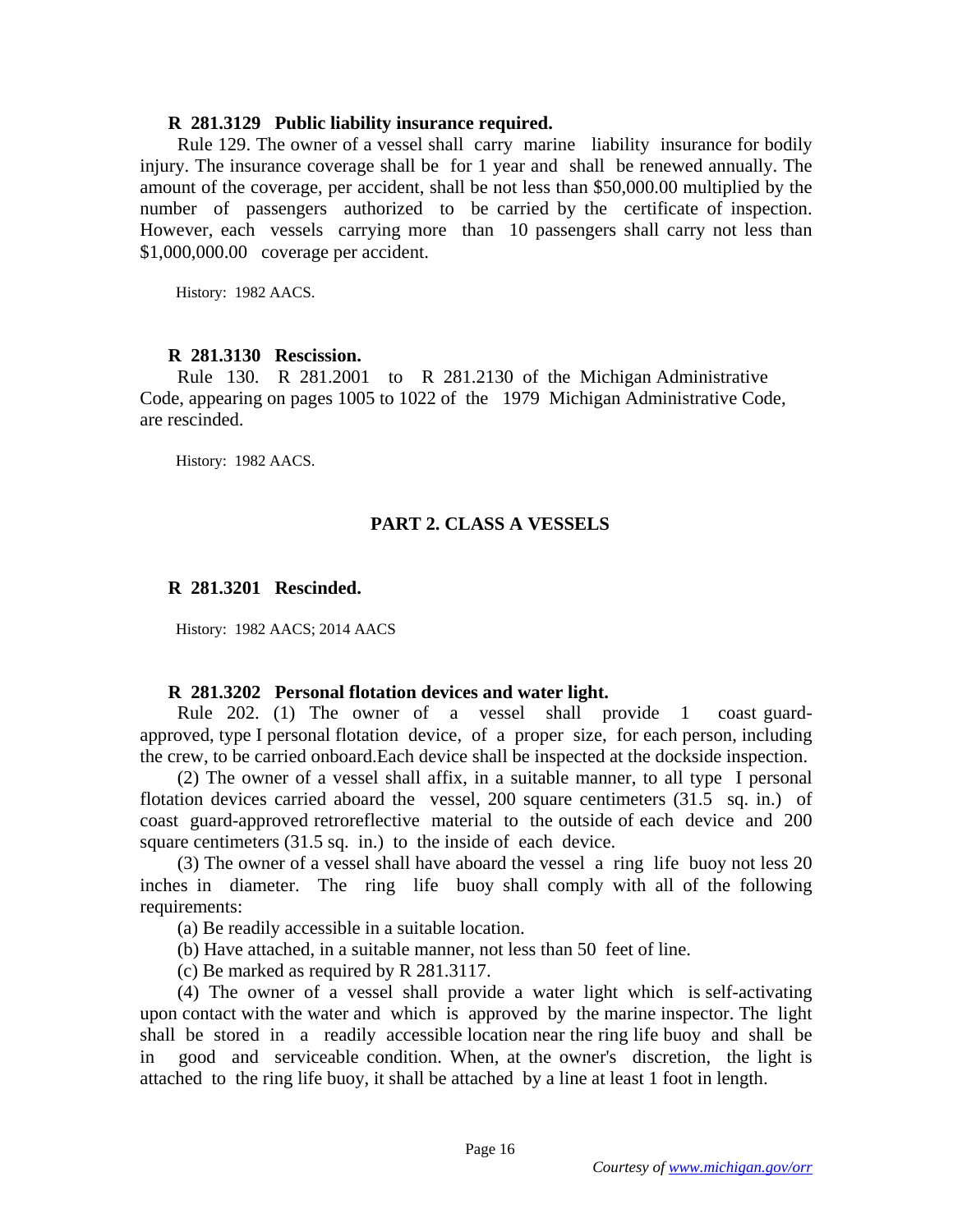History: 1982 AACS.

#### **R 281.3203 Marine radio and compass.**

 Rule 203. (1) The owner of a vessel which operates on the Great Lakes and Lake St. Clair shall have aboard the vessel a marine radio-telephone which is in good working condition and a current federal communication commission operator's license.

 (2) The owner of a vessel which operates on the Great Lakes and Lake St.Clair shall have aboard the vessel a suitable marine-type compass which is in good and serviceable condition.

History: 1982 AACS.

### **R 281.3204 Toilet and sanitary facilities.**

 Rule 204. A vessel, except for an open boat and a vessel where suitable privacy enclosures are not practical, shall be equipped with 1 toilet which complies with Act No. 167 of the Public Acts of 1970, as amended, being S323.331 et seq. of the Michigan Compiled Laws, and which shall be maintained in a serviceable and sanitary condition by the owner of the vessel.

History: 1982 AACS.

### **R 281.3205 Anchor and anchor line.**

 Rule 205. (1) A vessel shall be equipped with 1 anchor of a suitable size and type.

 (2) A vessel operating on the Great Lakes and Lake St. Clair shall be equipped with 1 sea anchor.

 (3) A vessel operating on the Great Lakes and Lake St. Clair shall be equipped with not less than 150 feet of suitable anchor line which is readily available onboard the vessel.

 (4) A vessel operating exclusively on rivers shall be equipped with not less 30 feet of suitable anchor line which is readily available onboard the vessel.

 (5) Any line, when attached to the required anchor, shall be attached by eyesplice, thimble, and shackle.

History: 1982 AACS.

## **PART 3. CLASS B VESSELS**

## **R 281.3301 Rescinded.**

History: 1982 AACS; 2014 AACS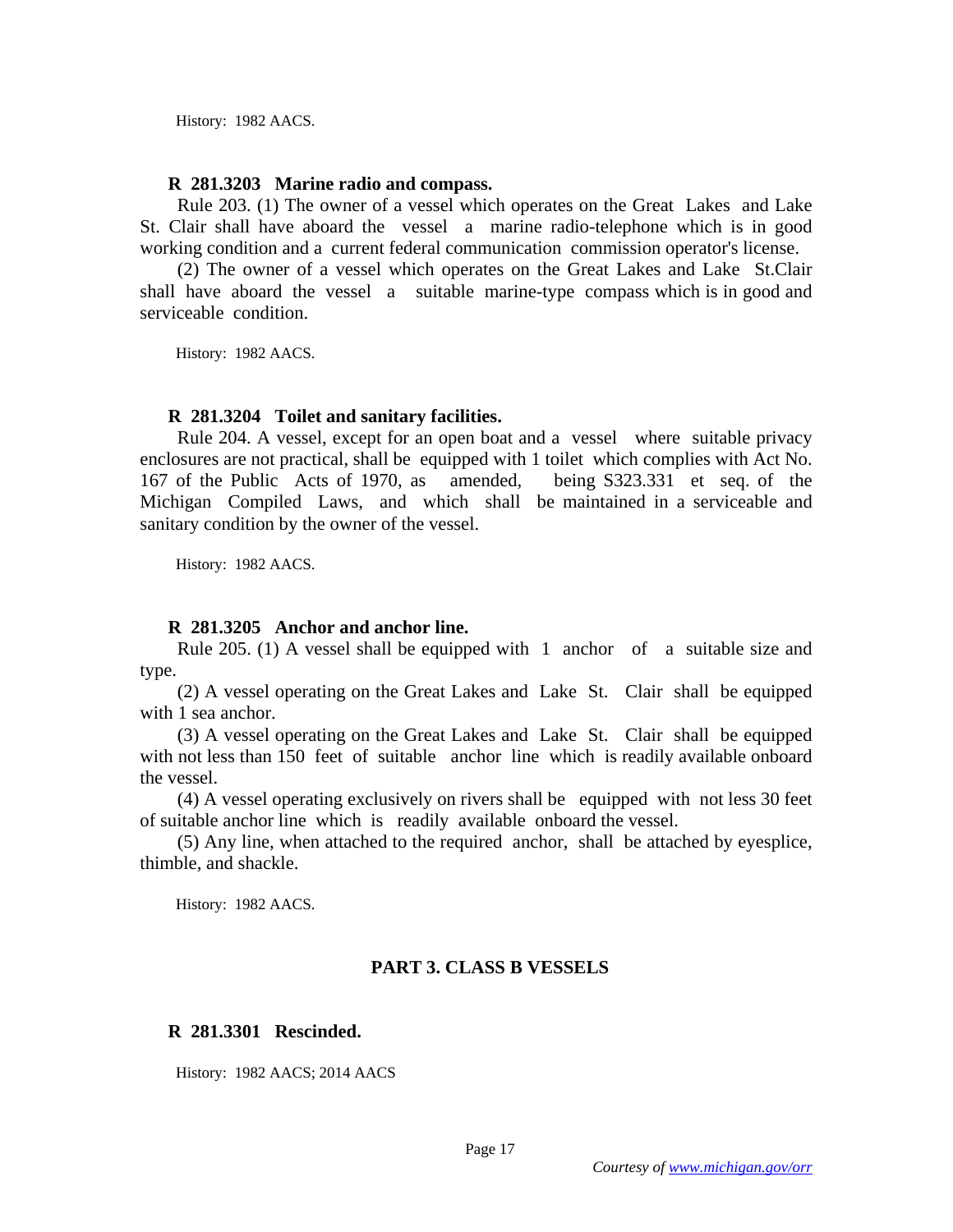### **R 281.3302 Personal flotation devices and water light.**

 Rule 302. (1) The owner of a vessel, except for an open boat, shall provide 1 coast guard-approved type I personal flotation device of a proper size, for each person, including the crew, to be carried onboard. Each device shall be inspected at the dockside inspection.

 (2) The owner of a vessel, except for an open boat, which operates on inland lakes shall have aboard the vessel a ring life buoy not less than 20 inches in diameter. The ring life buoy shall comply with all of the following requirements:

(a) Be readily accessible in a suitable location.

(b) Have attached, in a suitable manner, not less than 50 feet of line.

(c) Be marked as required by R 281.3117.

 (3) The owner of a vessel, except for an open boat, shall provide a water light which is self-activating upon contact with the water and which is approved by the marine inspector. The light shall be stored in a readily accessible location near the ring life buoy and shall be in good and serviceable condition. When, at the owner's discretion, the light is attached to the ring life buoy, it shall be attached by a line at least 1 foot in length.

 (4) The owner of an open boat shall provide 1 coast guard-approved type I, type II, or type III personal flotation device, of a proper size, for each person to be carried onboard, including the crew. In addition, 1 unicellular plastic foam coast guard-approved type IV throwable device shall also be carried. Each device shall be inspected at the dockside inspection.

 (5) The owner of a vessel shall affix, in a suitable manner, to all personal flotation devices carried aboard the vessel, 200 square centimeters (31.5 sq. in.) of coast guard-approved retroreflective material to the outside of each device and 200 square centimeters (31.5 sq. in.) to the inside of each device that is reversible.

History: 1982 AACS.

#### **R 281.3303 Anchor and anchor line.**

 Rule 303. (1) A vessel shall be equipped with 1 anchor of a suitable size and type.

 (2) A vessel operating on inland lakes shall be equipped with not less than 75 feet of suitable anchor line which is readily available onboard the vessel.

 (3) A vessel operating exclusively on rivers shall be equipped with not less than 30 feet of suitable anchor line which is readily available onboard the vessel.

 (4) Any line attached to the required anchor shall be attached by eyesplice, thimble, and shackle.

History: 1982 AACS.

#### **PART 4. CLASS C VESSELS**

# **R 281.3401 Rescinded.**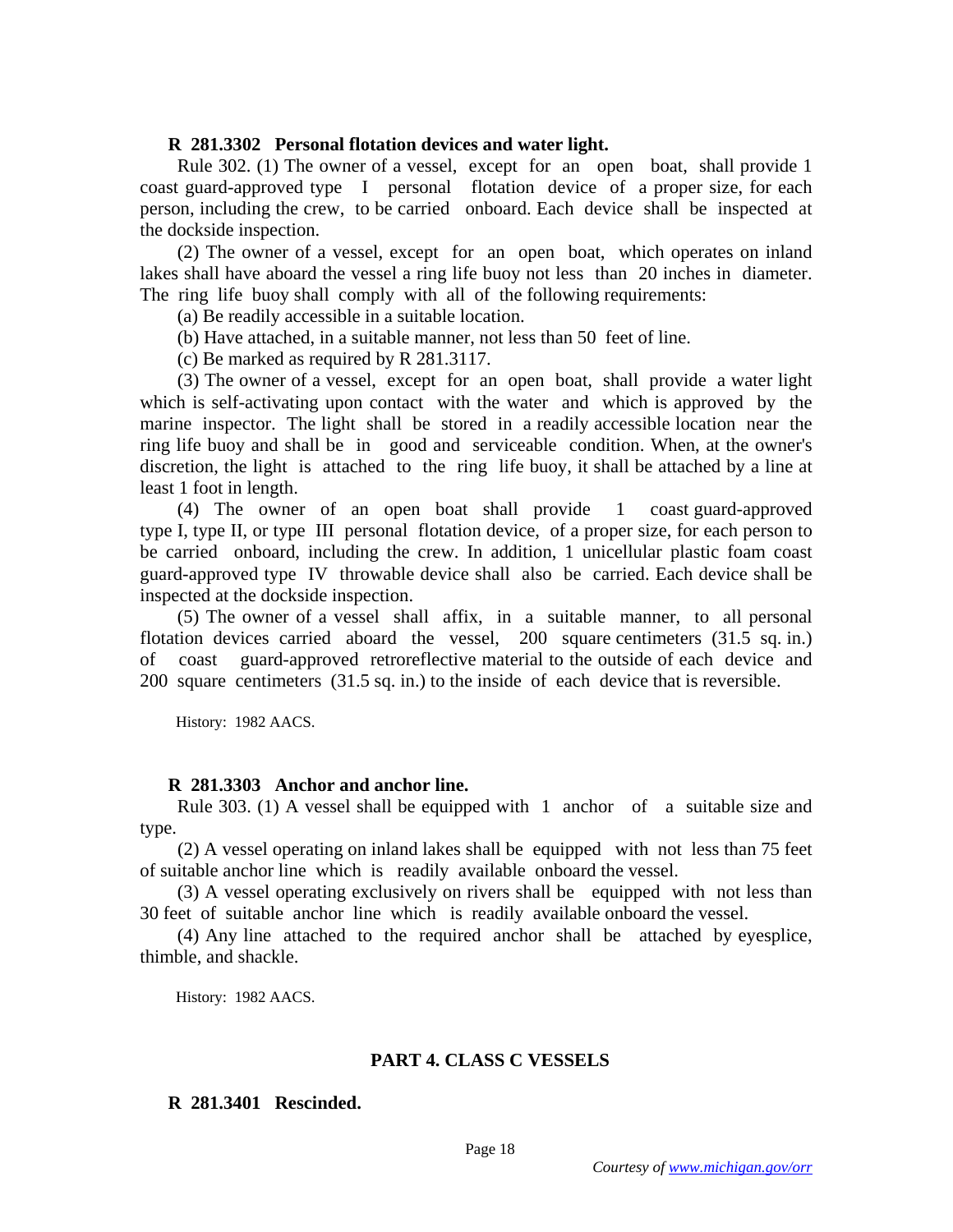History: 1982 AACS; 2014 AACS

## **R 281.3402 Fixed seats.**

Rule 402. Fixed seats, when used, shall be installed as follows:

(a) Aisles not more than 15 feet long shall be not less than 124 inches wide.

(b) Aisles more than 15 feet long shall be not less than 30 inches wide.

 (c) Where seats are in rows, the distance from seat front to seat front shall be not less than 30 inches.

 (d) Seat spacing shall provide for ready escape in case of fire or other emergency. Portable or temporary seats shall be arranged as required for fixed seating.

History: 1982 AACS.

#### **R 281.3403 Vessels carrying vehicles.**

 Rule 403. A vessel carrying vehicles shall have suitable chains, cable, or other barriers installed at the end of the vehicle runways. Suitable gates, rails, or other devices shall also be installed as a continuation of the regularly required rails.

History: 1982 AACS.

### **R 281.3404 Personal flotation devices and water light.**

 Rule 404. (1) The owner of a vessel shall provide 1 coast guard-approved type I, type II, or type III personal flotation device, of a proper size, for each person, including the crew, to be carried onboard. Each device shall be inspected at the dockside inspection.

 (2) The owner of a vessel shall have aboard the vessel a ring life buoy not less than 20 inches in diameter. The ring life buoy shall comply with all of the following requirements:

(a) Be readily accessible in a suitable location.

(b) Have attached, in a suitable manner, not less than 50 feet of line.

(c) Be marked as required by R 281.3117.

 (3) The owner of a vessel, except those vessels operating exclusively on rivers, shall provide a water light which is self-activating upon contact with the water and which is approved by the marine inspector. The light shall be stored in a readily accessible location near the ring life buoy and shall be in good and serviceable condition. When, at the owner's discretion, the light is attached to the ring life buoy, it shall be attached by a line at least 1 foot in length.

 (4) Beginning January 1, 1982, any personal flotation device acquired as a replacement for an existing required device shall have affixed, in a suitable manner, 200 square centimeters (31.5 sq. in.) of coast guard-approved retroreflective material to the outside of each device and 200 square centimeters (31.5 sq. in.) to the inside of each device that is reversible.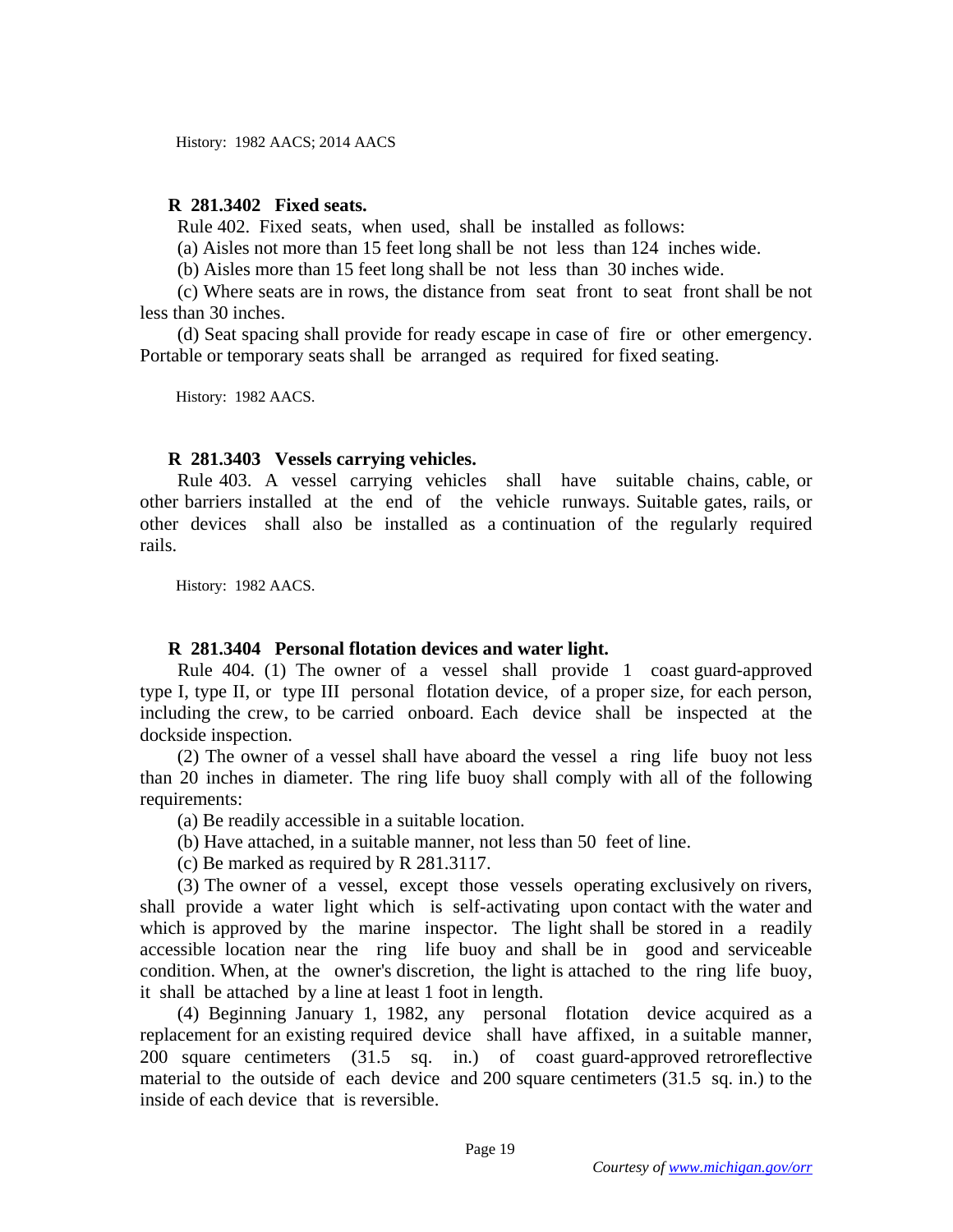History: 1982 AACS.

#### **R 281.3405 Toilet and sanitary facilities.**

 Rule 405. (1) The owner of a vessel shall provide toilets which comply with Act No. 167 of the Public Acts of 1970, as amended, being S323.331 et seq. of the Michigan Compiled Laws, and washbasins in accordance with the following table, except that a vessel operating on short runs of approximately 30 minutes or less need not be fitted with toilets or washbasins.

| Number of Passengers   | Toilets | Washbasins |
|------------------------|---------|------------|
| 49 and less<br>Over 49 |         |            |

 (2) Toilet and washbasin facilities shall be maintained in a serviceable and sanitary condition.

History: 1982 AACS.

### **R 281.3406 Fire fighting equipment.**

 Rule 406. (1) In addition to the number of portable fire extinguishers required by R 281.3118, a power-driven fire pump system shall be carried on a mechanically propelled vessel which is permitted to carry more than 49 passengers. The power-driven fire pump system shall be self-priming and of such size as to discharge an effective stream from a hose connected to the highest outlet of the pump. The power fire pump system may be driven by a propulsion engine or other source of power. The pump may also be connected to the bilge system so that it can serve as either a fire pump or a bilge pump.

 (2) The power-driven fire pump system shall be of a type that allows any part of the vessel to be reached with an effective stream of water from 1 length of fire hose.

 (3) At least 1 length of fire hose shall be attached to each power-driven fire pump or hydrant in the system at all times. Fire hose may be commercial fire hose or equivalent which is not more than

1-1/2 inches in diameter or garden hose which is not less than 5/8 inch nominal inside diameter. The fire hose shall be in 1 piece which is not less than 25, nor more than 50, feet in length. Garden hose, when used, shall be of a good commercial grade constructed of an inner tube, plies of braided cotton reinforcement, and an outer rubber cover or equivalent material and shall be fitted with a commercial garden hose nozzle of good grade bronze or equivalent metal.

History: 1982 AACS.

### **R 281.3407 Anchors and anchor line.**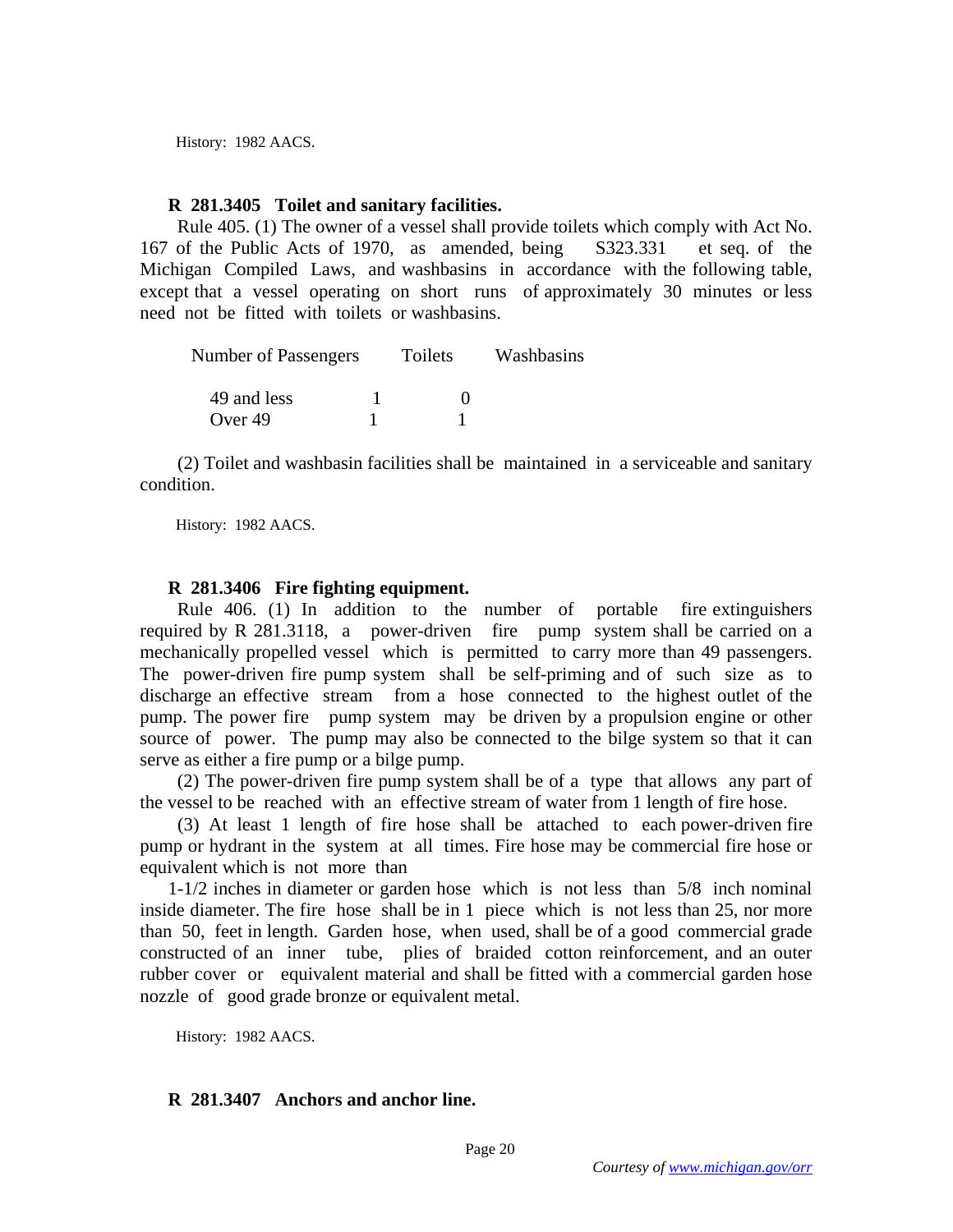Rule 407. (1) A vessel shall be equipped with 1 anchor of a suitable size and type.

 (2) A vessel operating on inland lakes shall be equipped with not less than 75 feet of suitable anchor line which is readily available onboard the vessel.

 (3) A vessel operating exclusively on rivers shall be equipped with not less than 30 feet of suitable anchor line which is readily available onboard the vessel.

 (4) Any line attached to the required anchor shall be attached by eyesplice, thimble, and shackle.

History: 1982 AACS.

#### **PART 5. CLASS D VESSELS**

#### **R 281.3501 Sailing apparatus; inspection.**

 Rule 501. The owner of a vessel shall permit the marine inspector to examine all masts, spars, standing rigging, running rigging, blocks, fittings, sails, lines, and other sailing apparatus to determine if they are fit for safe constant operation.

History: 1982 AACS.

#### **R 281.3502 Rescinded.**

History: 1982 AACS; 2014 AACS

#### **R 281.3503 Personal flotation devices and water light.**

 Rule 503. (1) The owner of a vessel shall provide 1 coast guard-approved type I personal flotation device, of a proper size, for each person, including the crew, to be carried onboard. Each device shall be inspected at the dockside inspection.

 (2) The owner of a vessel which operates on the Great Lakes and Lake St. Clair shall affix, in a suitable manner, to all type I personal flotation devices carried aboard the vessel, 200 square centimeters (31.5 sq. in.) of coast guard-approved retroreflective material to the outside of each device and 200 square centimeters (31.5 sq. in.) to the inside of each device.

 (3) The owner of a vessel shall have a ring life buoy not less than 20 inches in diameter aboard the vessel. The ring life buoy shall comply with all of the following requirements:

(a) Be readily accessible in a suitable location.

(b) Have attached, in a suitable manner, not less than 50 feet of line.

(c) Be marked as required by R 281.3117.

 (4) The owner of a vessel shall provide a water light which is self-activating upon contact with the water and which is approved by the marine inspector. The light shall be stored in a readily accessible location near the ring life buoy and shall be in